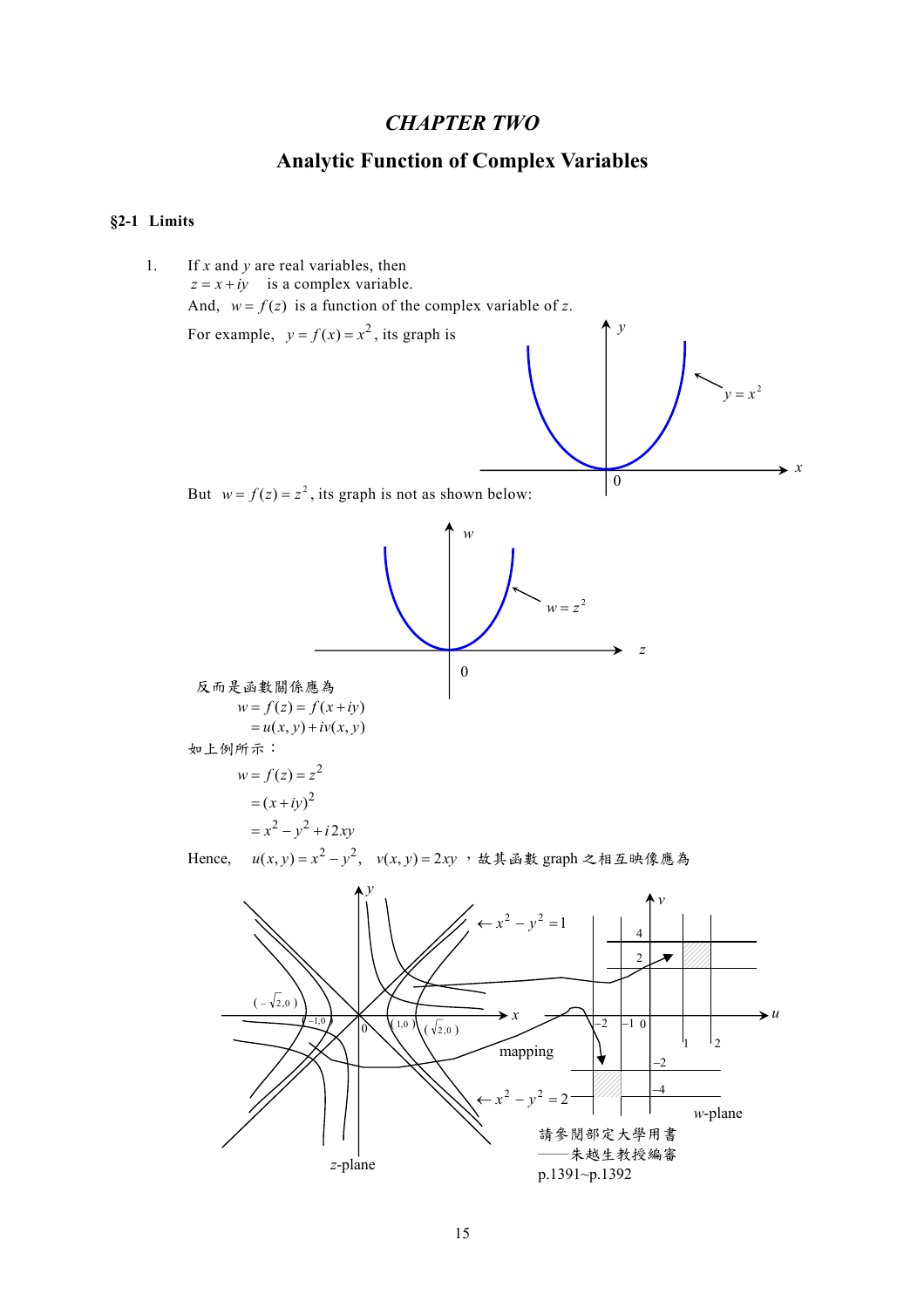♣ **Some useful Identities:** 

1) 
$$
x = \frac{z + \overline{z}}{2}, y = \frac{1}{i} \frac{(z - \overline{z})}{2}
$$
  
2)  $z\overline{z} = x^2 + y^2$ 

**Example 1** Express *w* directly in terms of *z* if  $w(z) = 2x + iy + \frac{x - iy}{x^2 + y^2}$  $= 2x + iy + \frac{x - iy}{x^2 + y^2}.$ 

$$
Sol. \t\t w(z) = (z + \overline{z}) + \frac{i(z + z)}{i2} + \frac{\overline{z}}{z\overline{z}} = \frac{3z}{2} + \frac{\overline{z}}{2} + \frac{1}{z}
$$

**Example 2** With  $z = x + iy$ , and  $w = i/z$ , find the real functions  $u(x, y)$  and  $v(x, y)$  if  $w(z) = u(x, y) + iv(x, y)$ .

**<Sol.>** 

$$
u(x, y) = \text{Re}(w) = \frac{y}{x^2 + y^2}
$$
 and  $v(x, y) = \text{Im}(w) = \frac{x}{x^2 + y^2}$ 

**H.W. 1** Using MATLAB obtain three-dimensional plots of  $|f(z)|^2$ , Re $(f(z))$ , and Im  $(f(z))$  for the

function  $f(z) = \frac{1}{(z - 3i/2)}$  and allow z to assume values over a grid in the region of the complex plane defined by  $-1 \le x \le 1$ ,  $-1 \le y \le 1$ .

【本題摘自:**A. David Wunsch,** *Complex Variable with Applications***, 3rd ed., Exercise 2.1, Prob. 27, Pearson Education, Inc., 2005**.】

**<Ans.> MATLAB Commands:**  % H.W.  $1, (a)$  $x=[-1:0.05:1]$ ;  $y=x;$  $[X, Y]$ =meshgrid $(x,y)$ ;  $Z=X+i*Y$ ;  $w=1/(Z-3*1/2);$  $wm = abs(w)$ ;  $meshz(X,Y,wm); hold on$ title('Magnitude of 1/(z-3\*i/2)')

 $% H.W. 1, (b)$ x=[-1:0.05:1]; y=x;  $[X, Y]$ =meshgrid $(x,y)$ ;  $Z=X+i*Y;$  $w=1/(Z-3*1/2);$ wm=real(w);  $meshz(X,Y,wm); hold on$  $surf(X, Y, wm)$ title('Real Part of  $1/(z-3**i*/2)$ ')

 $% H.W. 1, (c)$  $x=[-1:0.05:1];$ y=x;  $[X, Y]$ =meshgrid $(x,y)$ ;  $Z=X+i*Y;$  $w=1/(Z-3*1/2);$  $wm=imag(w);$  $meshz(X,Y,wm); hold on$ title('Imaginary Part of 1/(z-3\*i/2)')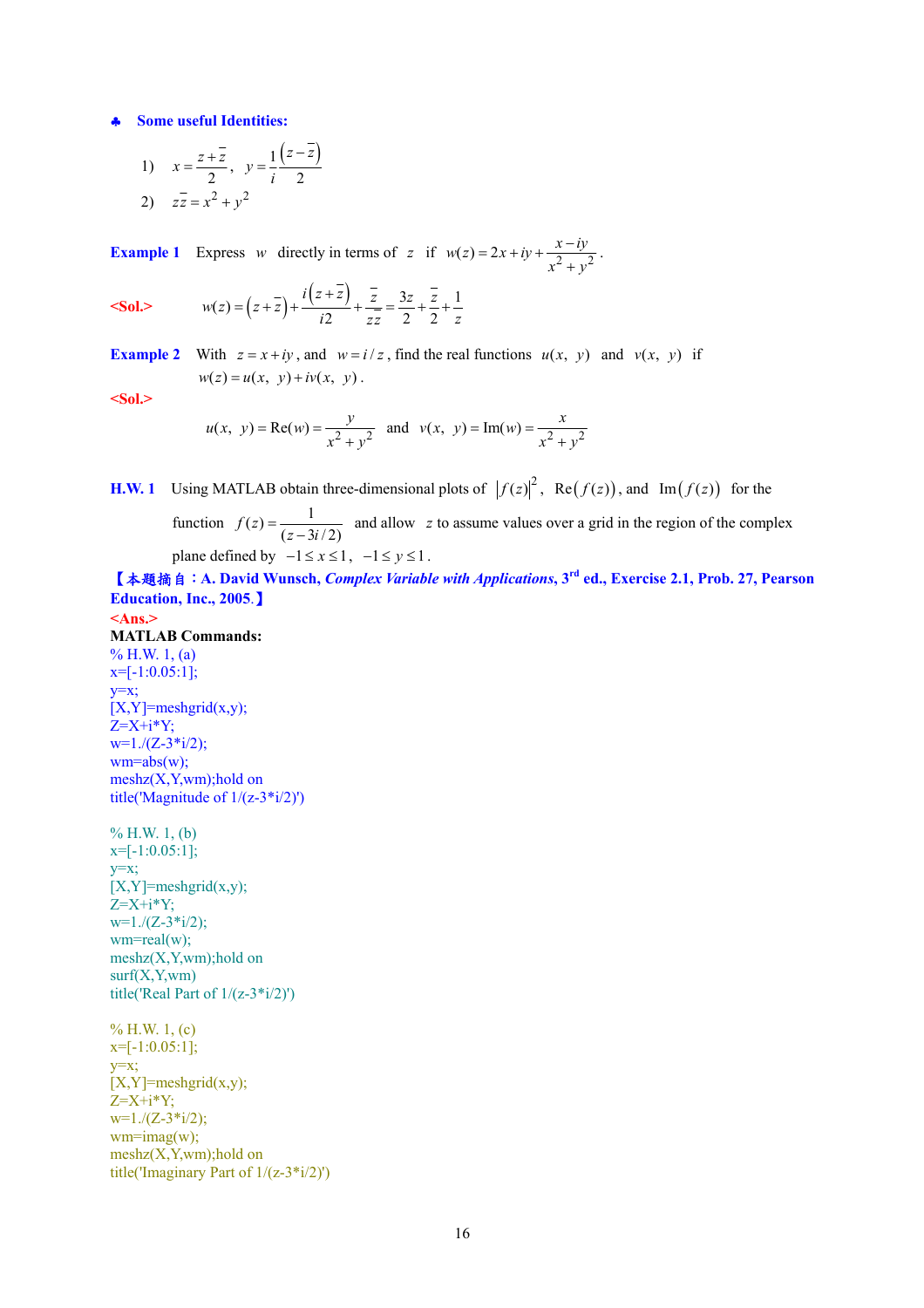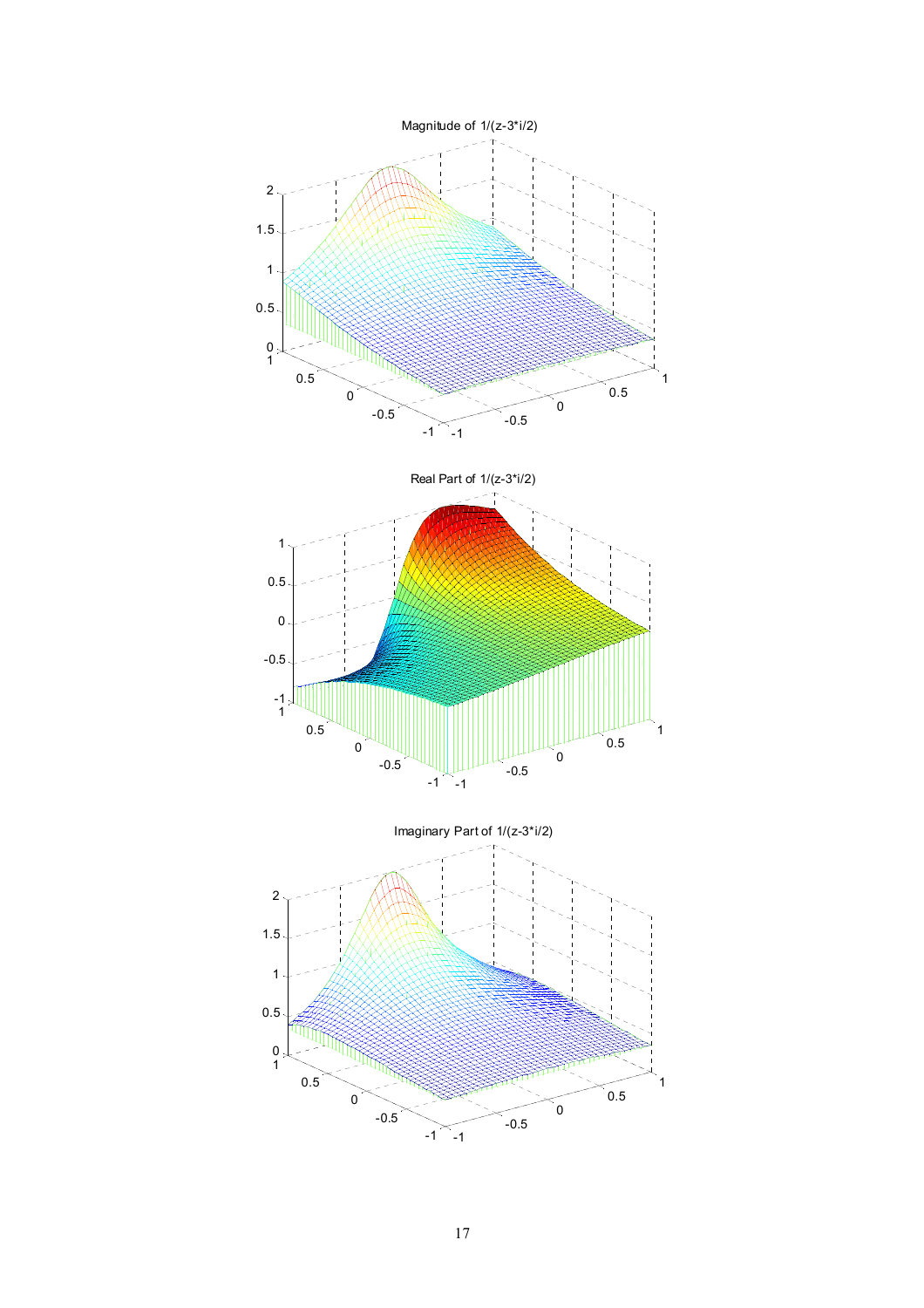#### 2. **Definition of Limit**

Let function *f* be defined in a domain *D* except at point  $z_0$  in *D*.

We say that the limit of function *f* equals to  $\ell$  as *z* approaches  $z_0$ , and we write

$$
\lim_{z\to z_0} f(z) = \ell
$$

0

 $\Leftrightarrow$  For every  $\epsilon > 0$ , there exists a number  $\delta > 0$ , such that for all *z* satisfying

$$
0 < |z - z_0| < \delta \qquad (A)
$$
  
\n
$$
\Rightarrow |f(z) - \ell| < \epsilon \qquad (B)
$$

此項極限 l 必須與 z 漸近於 zo 之方式無關。一般, 單值函數若有極限存在,則必為唯一之極 限。但因 f(z)為多值函數,則當 z → z 時,該函數之極限值當隨所處之分支而定。極限定義 之幾何含義如下圖所示。



在 *w*-plane 內以 *w*<sup>0</sup> 點為圓心,而取任意指定之微小正數=為半徑而畫一圓,則在 *z*-plane 內恒 可求出以 *z*<sup>0</sup> 為中心,δ為半徑之另一圓,而使該圓內之各點 *z*(除了 *z*0)其像恒落入 *w*-plane 之圓內者,則稱  $z \rightarrow z_0$  $\lim_{z \to z_0} f(z) = \ell = w_0$ 

與高數在 z<sub>0</sub>駕之値
$$
f(z_0)
$$
,其含義並不相同,自不公相等也。

• If  $\lim_{z\to z_0} f(z)$  exists,  $f(z)$  must tend toward the same complex value no matter which of the infinite number of paths of approach to  $z_0$  is selected.

**Example 1** As a simple example of this definition, show that

$$
\lim_{z \to i} (z + i) = 2i
$$

**<pf.>** 

We have  $f(z) = z + i$ ,  $\ell = 2i$ ,  $z_0 = i$ . From Eq. (B), we need

$$
\left|z+i-2i\right|<\epsilon
$$

or, equivalently,

 $|z - i| < \epsilon$  (1)

which according to Eq. (B) must hold for

$$
0 < |z - i| < \delta \qquad (2)
$$

Taking  $\delta$  as, say,  $\epsilon$  (this is not the only possible choice; e.g.,  $\epsilon/2$  will work), we see that Eq. (1) will be satisfied as long as *z* lies in the deleted neighborhood of *i* described in Eq. (2).

**Example 2** 若已知  $f(z) = \begin{cases}$  $\left($ =  $=\begin{cases} z^2 & , z \neq 0 \end{cases}$ 0 <sup>2</sup>,  $z \neq z_0$  $f(z) = \begin{cases} z^2, & z \neq z_0, \\ 0, & z = z_0. \end{cases}$ , 試求極限  $\lim_{z \to z_0} f(z)$  •

**<pf.>**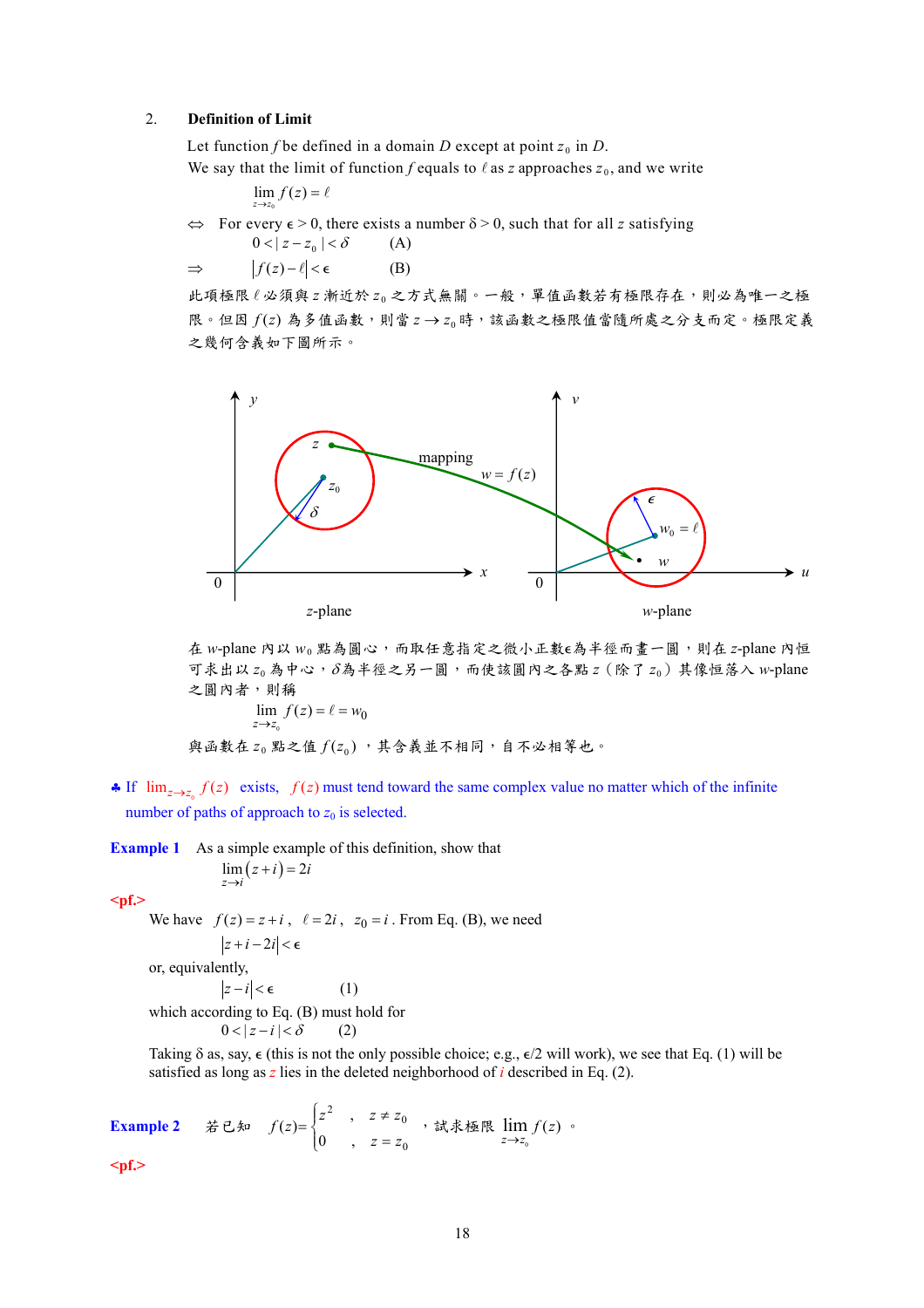當  $z$  →  $z_0$  時 ,  $f(z)$  →  ${z_0}^2$  。吾人可先推測該函數在  $z$  →  $z_0$  時的極限為  $z_0^2$  ,亦即  $\mathbf{0}$  $\lim_{z \to z_0} f(z) = z_0^2$ 然後,再證明其是否正確。 者  $\delta$  ≤1, 則由 0 <  $|z - z_0|$  <  $\delta$  < 1 而得  $f(z) - z_0^2 = |z^2 - z_0^2|$  $= |z - z_0||z - z_0 + 2z_0$  $\langle \delta | z - z_0 + 2z_0 \rangle$  $\langle \delta \left[ |z-z_0| + 2|z_0| \right]$  $\langle \delta \left[ 1 + 2 | z_0 | \right] \rangle$  $\epsilon$ 若取 δ = 1 或 δ = ε/ $\left[1+2|z_0|\right]$ 中之較小者,則當 $\left|z-z_0\right| < \delta$  時,必有 $\left|f(z)-z_0^2\right| < \epsilon$ 。 故知  $\lim_{z \to z_0} f(z) = z_0^2$  成立 0 進而確知當  $z$  →  $z_0$ 時, 函數  $f(z)$  之極限為  ${z_0}^2$ , 但該函數在  $z_0$  點之函數值, 則由其定義知  $f(z) = 0$  • **Example 3** 若已知函數  $f(z) = \frac{3z^4 - 2z^3 + 8z^2 - 2z + 5}{z - i}$ 求 *z* → *i* 時,函數之極限。 <pf.> 求 z → *i* 而不等於 *i* 時, *z i*  $z^3 - (2-3i)z^2 + (5-2i)z + 5i[(z-i)]$  $f(z) = \frac{3z^4 - 2z^3 + 8z^2 - 2z + 5}{z - i}$  $=\frac{[3z^3-(2-3i)z^2+(5-2i)z+5i](z-i)}{z-i}$  $= 4 + 4i$  $= 3z^3 - (2 - i \cdot 3)z^2 + (5 - 2i)z + 5i$ 故首先推測其極限為 4+4*i*。 若  $\delta$  ≤1, 則由 0 < |z − z<sub>0</sub>| <  $\delta$  < 1, 而得  $f(z) - (4 + 4i) = |3z^3 - (2 - 3i)z^2 + (5 - 2i)z - (4 + i)|$  $= |z - i| |3z^2 + (6i - 2)z - 1 - 4i|$  $= |z - i| |3(z - i)^2 + (12i - 2)(z - i) - 10 - 6i|$  $< \delta$ [3+13+12]  $<\delta$ [3 |  $z-i$  |  $^{2}$  + |12  $i-2$ || $z-i$ | + |-10 - 6  $i$ |]  $=28\delta$  $\epsilon$  $\text{t}$ 故若取δ = 1 或 δ = ε/28 中之較小者, 而當  $|z-z_0| < \delta$  時, 有  $|f(z)-4+4i|<\epsilon$ 故知  $\lim_{z\to z_0} f(z) = 4 + 4i$  成立。 0 但 *f* (*i*) 並不存在。

**Example 4** 若  $\lim_{z \to z_0} f(z)$  存在, 試證此極限為唯一極限。此即求證, 若  $\lim_{z \to z_0} f(z) = w_1$ , 及  $\lim_{z \to z_0} f(z) = w_2$  時,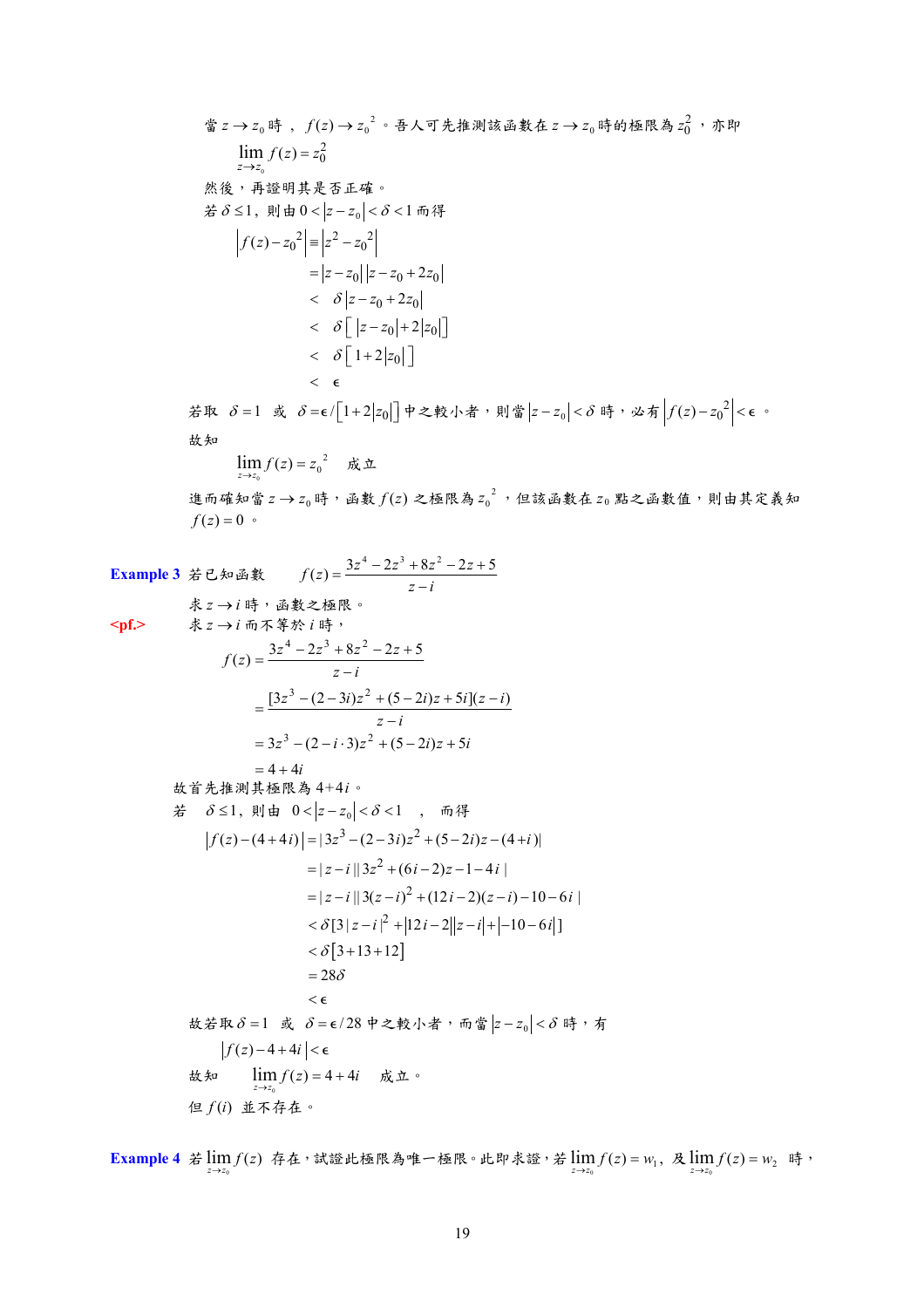則恒有 $w_1 = w_2$ 。 <pf.> 根據極限之定義,對於任何指定之微小數 ε > 0, 恒有一數δ > 0, 而使得  $|f(z)-w_1| < \frac{\epsilon}{2}$ , 當0 <  $|z-z_0| < \delta$  $|f(z)-w_2| < \frac{\epsilon}{2}$ , 當 0 <  $|z-z_0| < \delta$ **則**  $|w_1 - w_2| = |w_1 - f(z) + f(z) - w_2|$  $\leq |w_1 - f(z)| + |f(z) - w_2|$  $\frac{\epsilon}{2} + \frac{\epsilon}{2}$ =  $\epsilon$  $|w_1 - w_2| < \epsilon$ 此即說明 *w*<sup>1</sup> − *w*<sup>2</sup> 較任何微小之指定正數=為小,故必須為 0,進而證得 *w*<sup>1</sup> = *w*<sup>2</sup> 。 因此,函數 f(z) 在 z → z 時,若有極限存在,則該極限具唯一性。 **Example 5** *z*→0 *z* lim-<sup>2</sup>,並不存在。 <pf.> 若該極限存在,則必須與 z 漸近於 0 之方式無關。若想像 x 維持不變, 而令 y → 0,然後再令  $x \rightarrow 0$ ,則得 *z*  $\lim_{x \to i} x - iy$ 

 $\lim_{z\to 0}\frac{z}{z}=\lim_{\substack{x\to 0\\y\to 0}}$  $\lim_{n \to \infty} \frac{1}{n} = \lim_{n \to \infty}$  $z \rightarrow 0$  *z x*<br>*y*  $\lim_{x \to 0} \frac{z}{z} = \lim_{\substack{x \to 0 \\ y \to 0}} \frac{x - iy}{x + iy}$  $=1$  $=\lim_{x\to 0}\frac{x}{x}$ *x*  $\dot{x}$ 想像 *y* 維持不變, 而令 *x* → 0, 然後再令 *y* → 0, 則得  $\lim_{z \to 0} \frac{z}{z} = \lim_{\substack{x \to 0 \\ y \to 0}}$  $\overline{z}$   $\lim_{x \to i} x - iy$  $\lim_{x \to 0} \frac{\overline{z}}{z} = \lim_{\substack{x \to 0 \\ y \to 0}} \frac{x - iy}{x + iy}$ 0 lim *y*  $=-1$ *i y*  $=\lim_{y\to 0} \frac{-iy}{iy}$ 因採取兩種不同路線來使 *z* → 0,而得出兩個不一樣之結果,故知該函數在 *z* → 0時,無極限 存在。

**Example 6** Let  $f(z) = \arg(z)$  (principal value). Show that  $f(z)$  fails to possess a limit on the negative real axis.

 $\leq$  **pf.**> Consider a point *z*<sub>0</sub> on the negative real axis. Refer to the following figure. Approaching *z*<sub>0</sub> on two different paths such as  $C_1$  and  $C_2$ , we see that arg(*z*) tends to two different values,  $\pi$  (along  $C_1$ ) and  $-\pi$  (along *C*<sub>2</sub>), respectively. Therefore, arg(*z*) fails to possess a limit at *z*<sub>0</sub>.

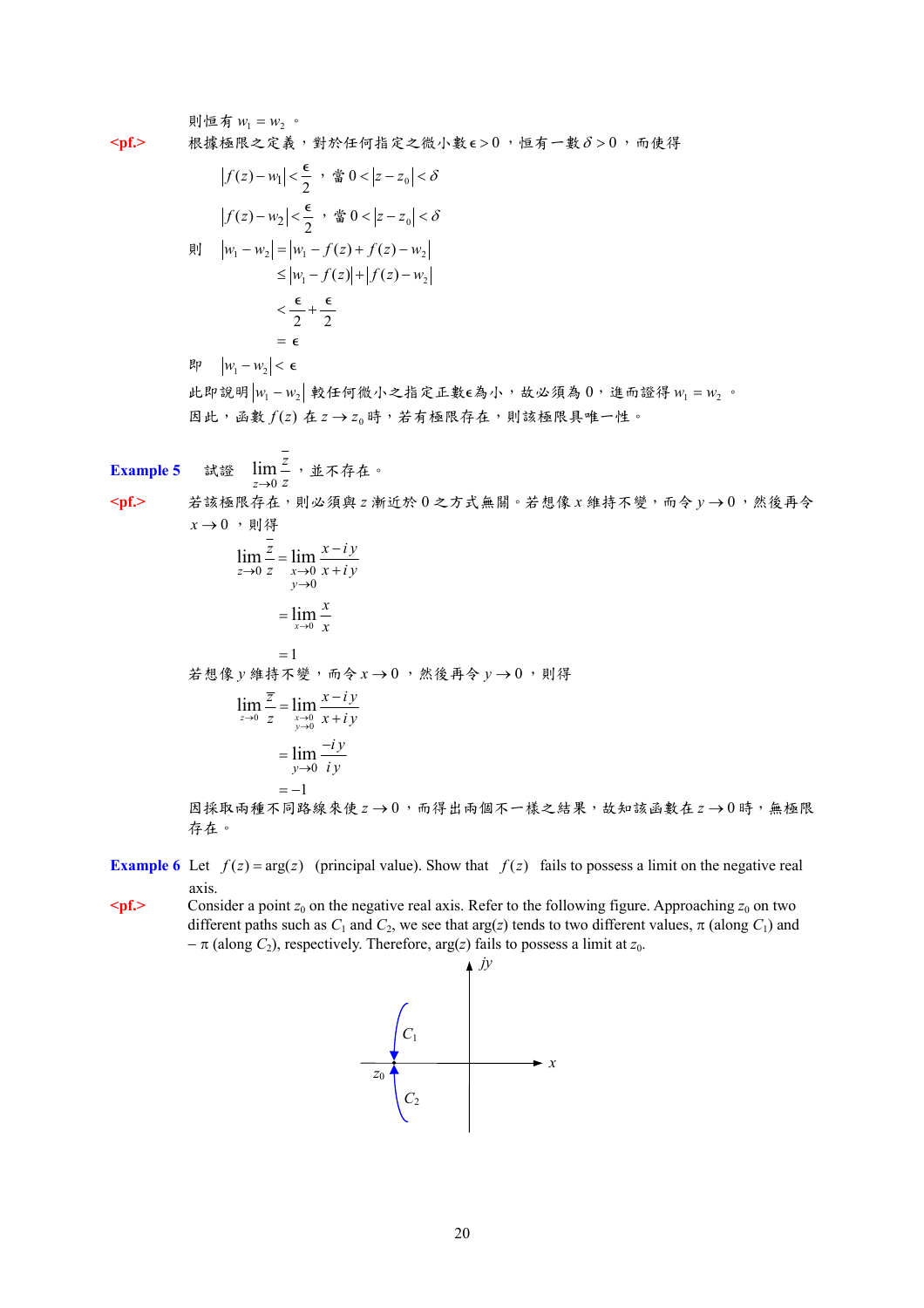**H.W. 2** Let  $f(z) = \frac{x^2 + x}{x + y} + i \frac{y^2 + y}{x + y}$  $=\frac{x^2+x}{x+y}+i\frac{y^2+y}{x+y}$ . This function is undefined at  $z=0$ . Show that  $\lim_{z\to 0} f(z)$  fails to exist.

【本題摘自:**A. David Wunsch,** *Complex Variable with Applications***, 3rd ed., Section 2.1, Example 3, Pearson Education, Inc., 2005**.】

#### 3. **Definition of Limit at Infinity**

Let  $f(z)$  be a complex function of the complex variable z, and let  $f_0$  be c complex constant. If for every real number  $\epsilon$  there exists a real number  $\gamma$  such that  $|f(z) - f_0| < \epsilon$  for all  $|z| > \gamma$ , then we may say that  $\lim_{z \to \infty} f(z) = f_0$ . ♣ **Usually** γ **depends on** =**.** 

**Ex.**  $\lim_{z \to \infty} (1/z^2) = 0$ 

**Ex.**  $\lim_{z \to \infty} (1 + z^{-1}) = 1$ 

**Example 7** Show that  $\lim_{z \to \infty} (1/z) = 0$ . **<pf.>** 

函數1/ *z* 之值,當 *z* 之值愈小則1/ *z* 之值愈大,故首先推測其極限為 0。若取  $|f(z)| = \left| \frac{1}{z} \right| = \frac{1}{|z|} < \epsilon$ 則  $|z| > \frac{1}{2}$  $\epsilon$ 因此,由任一微小之指定正數 ε 恆可決定一正數 γ = 1/ε,使得當 |z| > γ 時,有 |f(z) - 0| =  $\left| \frac{1}{z} - 0 \right|$  < ε ·

故可得證

 $\lim_{z \to \infty} (1/z) = 0$ 

**H.W. 3** In this problem we prove rigorously, using the definition of the limit at infinity, that

 $\lim_{z \to \infty} \frac{z}{1+z} = 1$ *z*  $\lim_{x\to\infty} \frac{z}{1+z} =$ 

- (a) Explain why, given  $\epsilon > 0$ , we must find a function  $\gamma(\epsilon)$  such that  $|1/(z+1)| < \epsilon$  for all  $|z| > \gamma$ .
- (b) Using one of the triangle inequalities, show that the preceding inequality is satisfied if we take  $\gamma > 1$  $+$  (1/ $\epsilon$ ).

【本題摘自:**A. David Wunsch,** *Complex Variable with Applications***, 3rd ed., Exercise 2.1, Problem 12, Pearson Education, Inc., 2005**.】

- 4. **Theorem**
	- Let  $\lim_{z \to z_a} f(z) = f_0$  and  $\lim_{z \to z_a} g(z) = g_0$ . Then, we have
	- (1)  $\lim_{z \to z_0} [f(z) + g(z)] = f_0 + g_0$
	- (2)  $\lim_{z \to z_0} [f(z)g(z)] = f_0 g_0$
	- (3)  $\lim_{z \to z_0} [f(z)/g(z)] = f_0/g_0$ , if  $g_0 \neq 0$ .

♣ **These limits can be applied at infinity.** 

#### 5. **Definition of Continuity**

A function  $w = f(z)$  is continuous at  $z = z_0$  provided that the following conditions are both satisfied:

- (a)  $f(z_0)$  is defined;
- (b)  $\lim_{z \to z_0} f(z)$  exists, and
	- $\lim_{z \to z_a} f(z) = f(z_0)$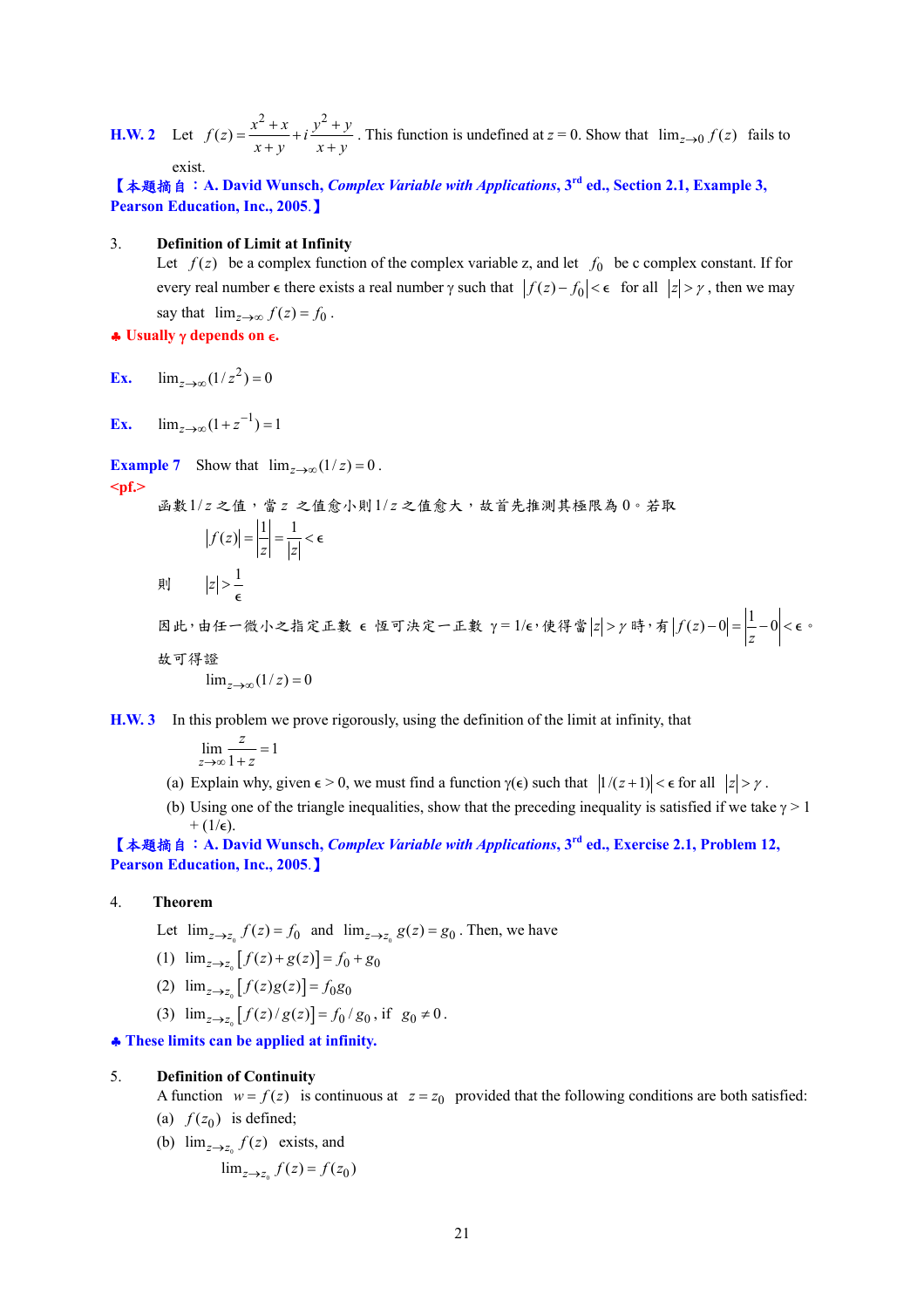**Example 8** Investigate the continuity at  $z = i$  of the function

$$
f(z) = \begin{cases} \frac{z^2 + 1}{z - i}, & z \neq i \\ 3i, & z = i \end{cases}
$$

**<Sol.>** 

Because  $f(i)$  is defined, part (a) in our definition of continuity is satisfied. Since

$$
f(z) = \frac{z^2 + 1}{z - i} = \frac{(z + i)(z - i)}{(z - i)} = z + i, \text{ for } z \neq i
$$
  
\n
$$
\Rightarrow \lim_{z \to i} f(z) = 2i \neq f(i) = 3i
$$

That is, condition (b) in our definition of continuity is not satisfied for  $z = i$ . Thus  $f(z)$  is discontinuous at  $z = i$ 

#### **§2-2 The Derivative of a Function, Differentiation Formula, and Cauchy's -Riemann Theorem**

1. 镪人ဗ用質變中之定義,定義複變画數之微分如下所示:  
\n
$$
w' \equiv \frac{d}{dz} w \equiv \frac{d}{dz} f(z) \equiv f'(z)
$$
\n
$$
\equiv \lim_{\Delta z \to 0} \frac{\Delta f(z)}{\Delta z} \equiv \lim_{\Delta z \to 0} \frac{f(z + \Delta z) - f(z)}{\Delta z}
$$
\nIf  $f'(z_0)$  exist  $\Rightarrow f(z)$  is called differentiable at  $z = z_0$ .  
\n
$$
\Delta z \equiv \Delta z + \Delta z
$$

**Example 1** 利用複變函數之微分定義,求函數 w =  $f(z) = z^3 - 2z$  在 i)  $z = z_0$  ii)  $z = -1$  處之導數。 **<Sol.>**  i) 由定義知

$$
f'(z_0) = \lim_{\Delta z \to 0} \frac{f(z_0 + \Delta z) - f(z_0)}{\Delta z}
$$
  
= 
$$
\lim_{\Delta z \to 0} \frac{(z_0 + \Delta z)^3 - 2(z_0 + \Delta z) - (z_0^3 - 2z_0)}{\Delta z}
$$
  
= 
$$
\lim_{\Delta z \to 0} \frac{z_0^3 + 3z_0^2 \Delta z + 3z_0 (\Delta z)^2 + (\Delta z)^3 - 2z_0 - 2\Delta z - z_0^3 + 2z_0}{\Delta z}
$$
  
= 
$$
\lim_{\Delta z \to 0} \left[ 3z_0^2 + 3z_0 \Delta z + (\Delta z)^2 - 2 \right]
$$
  
= 
$$
3z_0^2 - 2
$$

此微分值與 Δz → 0 之方式無關。

- ♣ *f* ( )*z* 直接對 *z* 微分得通式: <sup>2</sup> *fz z* ′() 3 2 = − (對任何 *z* 值),由此式亦可得出相同結果。
- ii) 同理,由定義知  $f'(-1) = 1$
- 2. 若某一單值函數在 *z* 平面內區域 *R* 之各點,其導數 *f* '( )*z* 均確切存在時,則稱該函數在該區域 為可解析(analytic)。
	- \* 此函數稱為解析函數(Analytic Function)、或稱正則函數(Regular Functions)、或全純函數 (Holomorphic Functions)。
	- \* 一函數 *f* (*z*) 在點 *z* <sup>0</sup> 為解析函數時,則必存在一鄰域 *z* − *z*<sup>0</sup> < <sup>δ</sup> ,而使其中各點之 *f* '(*z*) 均存 在。
	- \* 若單值函數在全部 *z* 平面之各點均可解析,則稱此函數為完全函數(Entire Function)。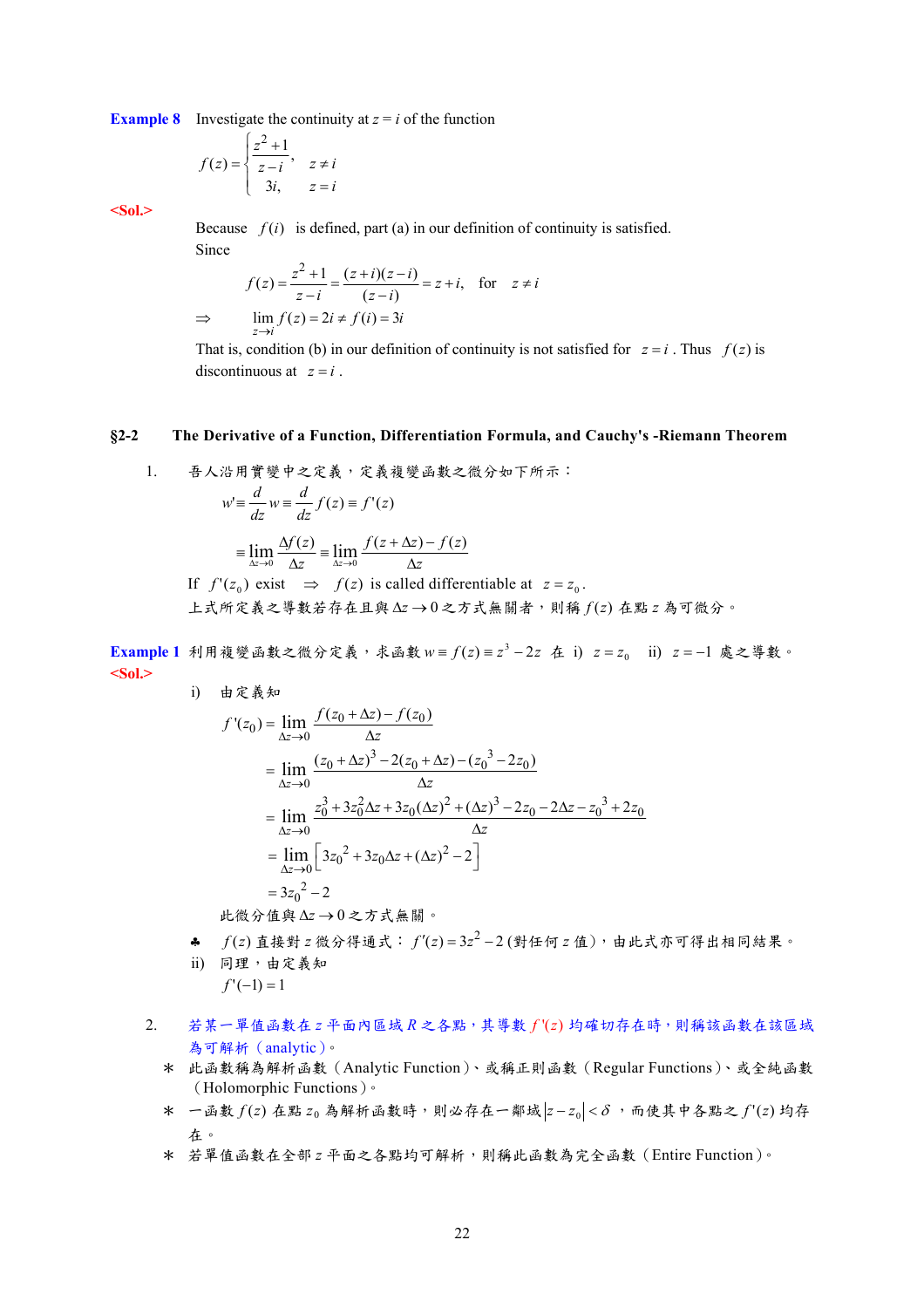**Example 2** 試求出函數 *<sup>z</sup>*

$$
f(z) = \frac{1+z}{1-z} \stackrel{1}{\approx} \hat{H}^2 + \hat{H}^2 \stackrel{1}{\approx} \hat{H}^2
$$

**<Sol.>** 

$$
\frac{d}{dz} f(z) = \frac{d}{dz} \frac{1+z}{1-z}
$$
\n
$$
= \lim_{\Delta z \to 0} \frac{\frac{1+(z+\Delta z)}{1-(z+\Delta z)} - \frac{1+z}{1-z}}{\Delta z}
$$
\n
$$
= \lim_{\Delta z \to 0} \frac{2}{(1-z-\Delta z)(1-z)}
$$
\n
$$
= \frac{2}{(1-z)^2}
$$

- 1) 若 z ≠ 1 ,該函數之導數與 Δz → 0 之方式無關,而為解析函數。
- 2) 若  $z = 1$ , 導數不存在,故為非解析函數,此  $z = 1$ 點通常稱為該函數之奇異點(Singular point),又稱為極點(pole)。
- **Example 3** 若 *f* (*z*) 在 *z* <sup>0</sup> 為解析函數(即可微分),試證該函數必為連續函數,並舉例說明具連續性之函 數並非一定可微分者,即並非一定為解析函數。

**<pf.>** 因

 *<sup>z</sup> <sup>z</sup> <sup>f</sup> <sup>z</sup> <sup>z</sup> <sup>f</sup> <sup>z</sup> <sup>f</sup> <sup>z</sup> <sup>z</sup> <sup>f</sup> <sup>z</sup>* ⋅∆ <sup>+</sup> <sup>∆</sup> <sup>−</sup> <sup>+</sup> <sup>∆</sup> <sup>−</sup> <sup>=</sup> ( ) ( ) ( ) ( ) <sup>0</sup> <sup>0</sup> ∆ <sup>0</sup> <sup>0</sup> ,其中 ∆*z* ≠ 0 。 故知 [ 0 0 ] <sup>0</sup> 0 0 0 0 0 0 0 <sup>0</sup> ( ) () ( ) () '( ) 0 0 ( ) () lim lim lim lim *z z z z fz z fz fz z fz <sup>z</sup> <sup>z</sup> f z fz z fz* ∆ → ∆→ ∆→ ∆ → +∆ − +∆ − = ⋅∆ ∆ = ⋅= = +∆ − 即 0 0 <sup>0</sup> lim ( ) () *<sup>z</sup> f z z fz* ∆ → +∆ = 故知 ( ) ( ) <sup>0</sup> 0 lim *<sup>f</sup> <sup>z</sup> <sup>f</sup> <sup>z</sup> <sup>z</sup> <sup>z</sup>* <sup>=</sup> <sup>→</sup> 因此, *f* (*z*) 在 <sup>0</sup> *z* = *z* 為連續。

 $H.W. 1$  試證函數  $f(z) = \overline{z}$  在  $z = z_0$  雖為連續函數, 但並非為解析函數。

Example 4

\n
$$
\begin{aligned}\n\mathbf{Example 4} \quad & \mathbf{C} \mathbf{A} \quad w = f(z) = z^3 - 2z^2 \quad , \, \, \dot{\mathbf{X}} \, \Delta w \quad dw \, \, \mathbf{A} \quad \Delta w - dw \quad \text{where } \\ \mathbf{Sol.} &> \\ \Delta w = f(z + \Delta z) - f(z) \\ &= \left[ (z + \Delta z)^3 - 2(z + \Delta z)^2 \right] - (z^3 - 2z^2) \\ &= z^3 + 3z^2 \Delta z + 3z(\Delta z)^2 + (\Delta z)^3 - 2z^2 - 4z(\Delta z) - 2(\Delta z)^2 - z^3 + 2z^2 \\ &= (3z^2 - 4z)\Delta z + (3z - 2)(\Delta z)^2 + (\Delta z)^3 \\ &= (3z^2 - 4z)\Delta z + \epsilon \Delta z \\ \n\end{aligned}
$$
\n
$$
\begin{aligned}\n\mathbf{H} \quad & \mathbf{B} \quad \mathbf{B} \quad &= (3z - 2)\Delta z + (\Delta z)^2 \quad , \\
\mathbf{B} \quad & \mathbf{B} \quad &= (3z - 2)\Delta z + (\Delta z)^2 \quad , \\
\mathbf{B} \quad & \Delta z \rightarrow 0 \quad \text{where } \epsilon \rightarrow 0 \quad , \\
\mathbf{B} \quad & \Delta z \rightarrow 0 \quad \text{where } \epsilon \rightarrow 0 \quad , \\
\frac{dw}{dz} = \lim_{\Delta z \rightarrow 0} \frac{\Delta w}{\Delta z} = 3z^2 - 4z \\ \n\end{aligned}
$$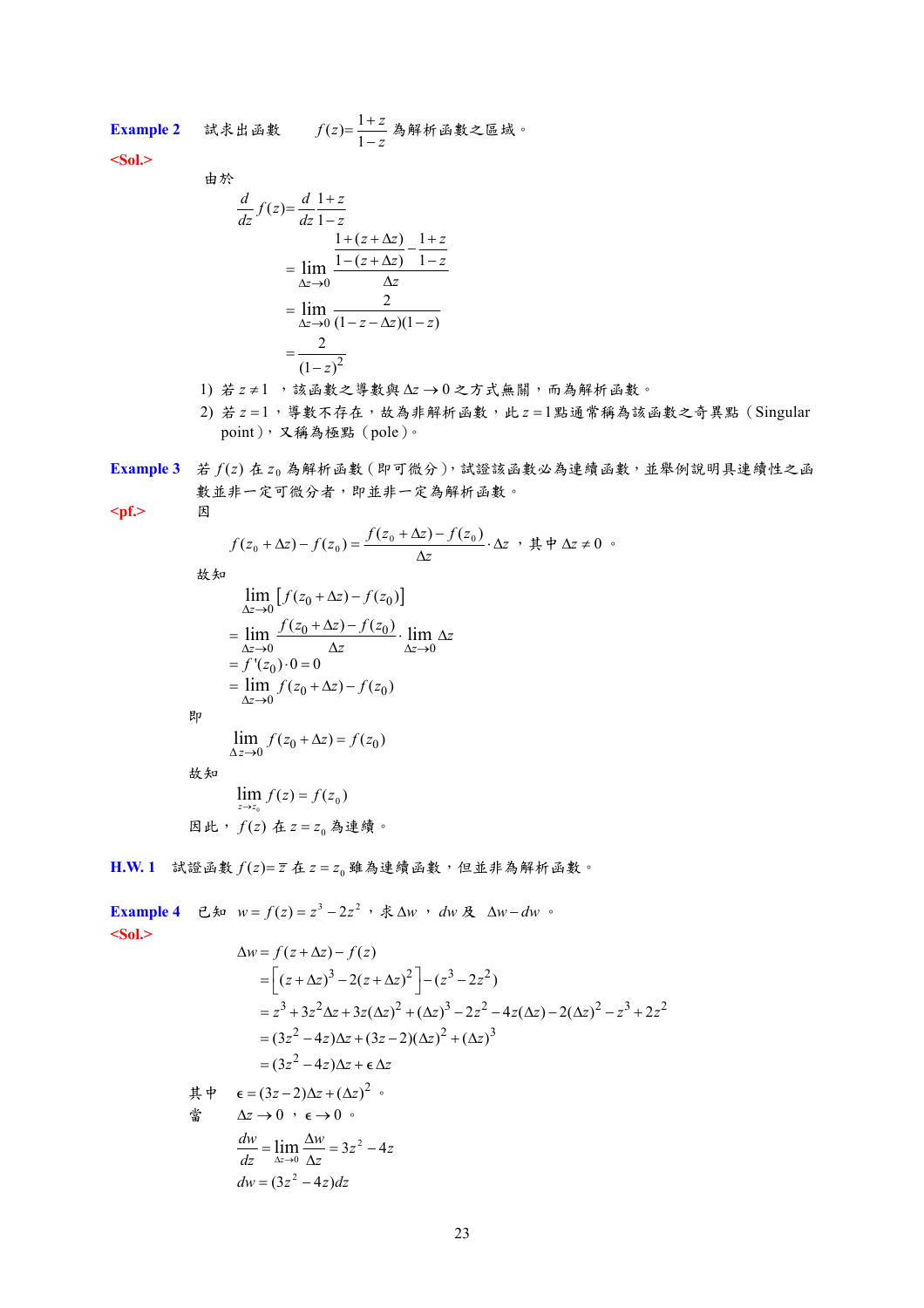$\Delta z$  與 dz 若為同一增量, 即  $\Delta z = dz$ , 而有  $\Delta w - dw = \epsilon \Delta z$ , 其中  $\epsilon = (3z-2)\Delta z + (\Delta z)^2$ 

其極微程度較 ∆*z* 為高。但需注意 ∆*w* ≠ *dw* ,*dw* 稱為函數 *w* 之微分式(Differential),*dw* 又稱 為 ∆*w* 之主部(principal part)。

3. If 
$$
f(z) = u(x, y) + iv(x, y)
$$
 is differentiable at  $z = z_0$  in the region  $R \circ$ 

 $\Rightarrow$  *u(x, y)* and *v(x, y)* must satisfy the condition of *Cauchy-Riemann Equation*:

| $\partial u$ | ∂v                          |
|--------------|-----------------------------|
| дx           | $\partial \nu$              |
| дv           | дu                          |
| дx           | $\mathcal{O}$ $\mathcal{V}$ |

**<pf.>** 必要條件:

因為  $w \equiv f(z) = u(x, y) + iv(x, y)$ ,故  $f(z + \Delta z) - f(z) = f[x + \Delta x, y + \Delta y]$  $= u(x + \Delta x, y + \Delta y) + iv(x + \Delta x, y + \Delta y)$ 

而由定義可知

$$
f'(z) = \lim_{\Delta z \to 0} \frac{f(z + \Delta z) - f(z)}{\Delta z}
$$
  
= 
$$
\lim_{\begin{subarray}{c} \Delta x \to 0 \\ \Delta y \to 0 \end{subarray}} \frac{u(x + \Delta x, y + \Delta y) + iv(x + \Delta x, y + \Delta y) - u(x, y) - iv(x, y)}{\Delta x + i\Delta y}
$$

i) Let  $\Delta y \rightarrow 0$  first, then  $\Delta x \rightarrow 0$ , we can

$$
\Rightarrow f'(z) = \lim_{\Delta x \to 0} \frac{[u(x + \Delta x, y) + iv(x + \Delta x, y)] - [u(x, y) + iv(x, y)]}{i\Delta y}
$$

$$
= \lim_{\Delta x \to 0} \frac{u(x + \Delta x, y) - u(x, y)}{\Delta x} + i \lim_{\Delta x \to 0} \frac{v(x + \Delta x, y) - v(x, y)}{\Delta x}
$$

$$
= \frac{\partial u}{\partial x} + i \frac{\partial v}{\partial x} \quad -----(1)
$$

ii) Let 
$$
\Delta x \rightarrow 0
$$
 first, and then  $\Delta y \rightarrow 0$ , we can  
\n
$$
\Rightarrow f'(z) = \lim_{\Delta y \rightarrow 0} \frac{[u(x, y + \Delta y) + iv(x, y + \Delta y)] - [u(x, y) + iv(x, y)]}{i\Delta y}
$$
\n
$$
= \lim_{\Delta y \rightarrow 0} \frac{u(x, y + \Delta y) - u(x, y)}{i\Delta y} + i \lim_{\Delta y \rightarrow 0} \frac{v(x, y + \Delta y) - v(x, y)}{i\Delta y}
$$
\n
$$
= \frac{1}{i} \frac{\partial u}{\partial y} + \frac{\partial v}{\partial y}
$$
\n
$$
= \frac{\partial v}{\partial y} - i \frac{\partial u}{\partial y} \quad ---\n-(-2)
$$
\n
$$
\frac{2}{i} \frac{\partial}{\partial x} \frac{\partial}{\partial y} + \frac{\partial}{\partial y} \frac{\partial}{\partial y} \frac{\partial}{\partial x} \frac{\partial}{\partial y} + \frac{\partial}{\partial y} \frac{\partial}{\partial y}
$$
\n
$$
\frac{\partial u}{\partial x} = \frac{\partial v}{\partial y}, \quad \frac{\partial v}{\partial x} = -\frac{\partial u}{\partial y}
$$
\n**5.**  $\frac{\partial}{\partial x} \frac{\partial u}{\partial y}$  \n  
\n $\frac{\partial u}{\partial x} \frac{\partial u}{\partial x} = \frac{\partial u}{\partial y}$  \n  
\n $\frac{\partial u}{\partial x} \frac{\partial u}{\partial x} = \frac{\partial u}{\partial y}$  \n  
\n $\frac{\partial u}{\partial x} \frac{\partial u}{\partial x} = \frac{\partial u}{\partial y}$  \n  
\n $\frac{\partial u}{\partial x} \frac{\partial u}{\partial x} = \frac{\partial u}{\partial y}$ 

∂x ∂y

$$
\Delta u = u(x + \Delta x, y + \Delta y) - u(x, y)
$$
  
= 
$$
[u(x + \Delta x, y + \Delta y) - u(x, y + \Delta y)] + [u(x, y + \Delta y) - u(x, y)]
$$
  
= 
$$
\left[\frac{\partial u}{\partial x} + \epsilon_1\right] \Delta x + \left[\frac{\partial u}{\partial y} + \eta_1\right] \Delta y
$$
  
= 
$$
\frac{\partial u}{\partial x} \Delta x + \frac{\partial u}{\partial y} \Delta y + \epsilon_1 \Delta x + \eta_1 \Delta y
$$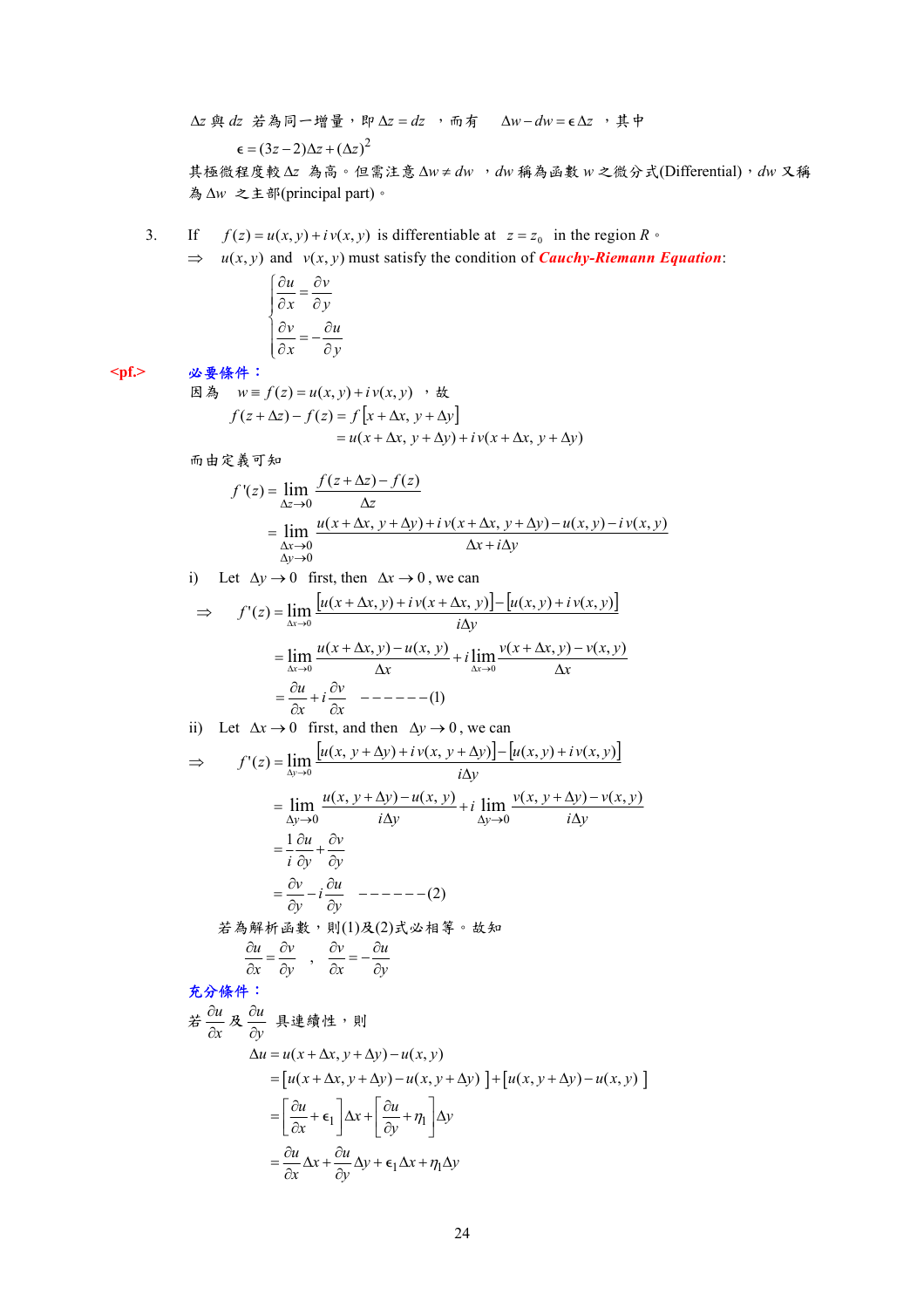$$
\begin{aligned}\n\ddot{\mathbf{A}} \neq \Delta x &\to 0 \quad \Delta y \to 0 \quad \dot{\mathbf{c}}_1 \to 0 \quad \eta_1 \to 0 \quad \dot{\mathbf{c}}_2 \\
\mathbf{X} \boxtimes \frac{\partial v}{\partial x} &\times \frac{\partial v}{\partial y} \not\cong \mathbf{A} \mathbf{H} \mathbf{H} \mathbf{H} \\
\Delta v &= v(x + \Delta x, y + \Delta y) - v(x, y) \\
&= \left[ v(x + \Delta x, y + \Delta y) - v(x, y + \Delta y) \right] + \left[ v(x, y + \Delta y) - v(x, y) \right] \\
&= \left[ \frac{\partial v}{\partial x} + \epsilon_2 \right] \Delta x + \left[ \frac{\partial v}{\partial y} + \eta_2 \right] \Delta y \\
&= \frac{\partial u}{\partial x} \Delta x + \frac{\partial u}{\partial y} \Delta y + \epsilon_2 \Delta x + \eta_2 \Delta y\n\end{aligned}
$$

 $\sharp$  中 Δ*x* → 0,  $\Delta$ *y* → 0 ; ε<sub>2</sub> → 0,  $\eta$ <sub>2</sub> → 0,  $\phi$ 因此,

$$
\Delta w = \Delta u + i\Delta v = \left(\frac{\partial u}{\partial x} + i\frac{\partial v}{\partial x}\right)\Delta x + \left(\frac{\partial u}{\partial y} + i\frac{\partial v}{\partial y}\right)\Delta y + \epsilon \Delta x + \eta \Delta y
$$

 $\mu \ddot{\mathcal{R}}$ ,  $\Delta x \rightarrow 0$ ,  $\Delta y \rightarrow 0$ ;  $\epsilon = \epsilon_1 + i\epsilon_2$  → 0,  $\overline{m}$   $\pm \eta = \eta_1 + i\eta_2$  → 0 利用 Cauchy-Riemann Equation 可得

$$
\Delta w = \left[\frac{\partial u}{\partial x} + i\frac{\partial v}{\partial x}\right] \Delta x + \left[-\frac{\partial v}{\partial x} + i\frac{\partial u}{\partial x}\right] \Delta y + \varepsilon \Delta x + \eta \Delta y
$$

$$
= \left[\frac{\partial u}{\partial x} + i\frac{\partial v}{\partial x}\right] (\Delta x + i\Delta y) + \varepsilon \Delta x + \eta \Delta y
$$

故知

$$
\frac{dw}{dz} = \lim_{\Delta z \to 0} \frac{\Delta w}{\Delta z} = \lim_{\begin{subarray}{c} \Delta x \to 0 \\ \Delta y \to 0 \end{subarray}} \left[ \left( \frac{\partial u}{\partial x} + i \frac{\partial v}{\partial x} \right) + \frac{\epsilon \Delta x + \eta \Delta y}{\Delta x + i \Delta y} \right] = \frac{\partial u}{\partial x} + i \frac{\partial v}{\partial x}
$$

因此,該函數之導數存在且為唯一,即 *f* (*z*) 為解析函數。

**←** Given  $w \equiv f(z) \equiv u(x, y) + iv(x, y)$ , then the derivative of  $f(z)$  can be written as  $\frac{dw}{dx} = \frac{\partial u}{\partial x} + i \frac{\partial v}{\partial y} = \frac{\partial v}{\partial y} + i \frac{\partial v}{\partial z}$ 

$$
\frac{dZ}{dz} = \frac{\partial Z}{\partial x} + i \frac{\partial Z}{\partial x} = \frac{\partial Z}{\partial y} + i \frac{\partial Z}{\partial x}
$$

$$
= \frac{\partial u}{\partial x} - i \frac{\partial u}{\partial y} = \frac{\partial v}{\partial y} - i \frac{\partial u}{\partial y}
$$

 $\ast$  When  $f(z)$  and  $g(z)$  are differentiable for some z, there are several important identities as shown below:

1) 
$$
\frac{d}{dz}[f(z) \pm g(z)] = f'(z) \pm g'(z)
$$
  
\n2) 
$$
\frac{d}{dz}[f(z)g(z)] = f'(z)g(z) \pm f(z)g'(z)
$$
  
\n3) 
$$
\frac{d}{dz} \left[ \frac{f(z)}{g(z)} \right] = \frac{f'(z)g(z) - f(z)g'(z)}{[g(z)]^2}
$$
, provided  $g(z) \neq 0$   
\n4) 
$$
\frac{d}{dz} f(g(z)) = \frac{df}{dg} g'(z)
$$

#### ♣ **L'Hôspital's Rule**

If  $g(z_0) = 0$  and  $h(z_0) = 0$ , and if  $g(z)$  and  $h(z)$  are differentiable at  $z_0$  with  $h'(z_0) \neq 0$ , then 0  $\overline{0}$  $\mathbf{0}$  $\lim_{z \to z_0} \frac{g(z)}{h(z)} = \frac{g'(z_0)}{h'(z_0)}$  $g(z)$   $g'(z)$  $\lim_{x \to z_0} \frac{g(z)}{h(z)} = \frac{g'(z)}{h'(z)}$ 

 **<pf.>** *Refer to* **A. David Wunsch,** *Complex Variable with Applications***, 3rd ed., pp. 72-73, Pearson Education, Inc., 2005**.

♦ If  $g(z)$  and  $h(z)$ , and their first n derivatives vanish at z0 and  $h^{n+1}(z_0) \neq 0$ , then with  $h'(z_0) \neq 0$ , then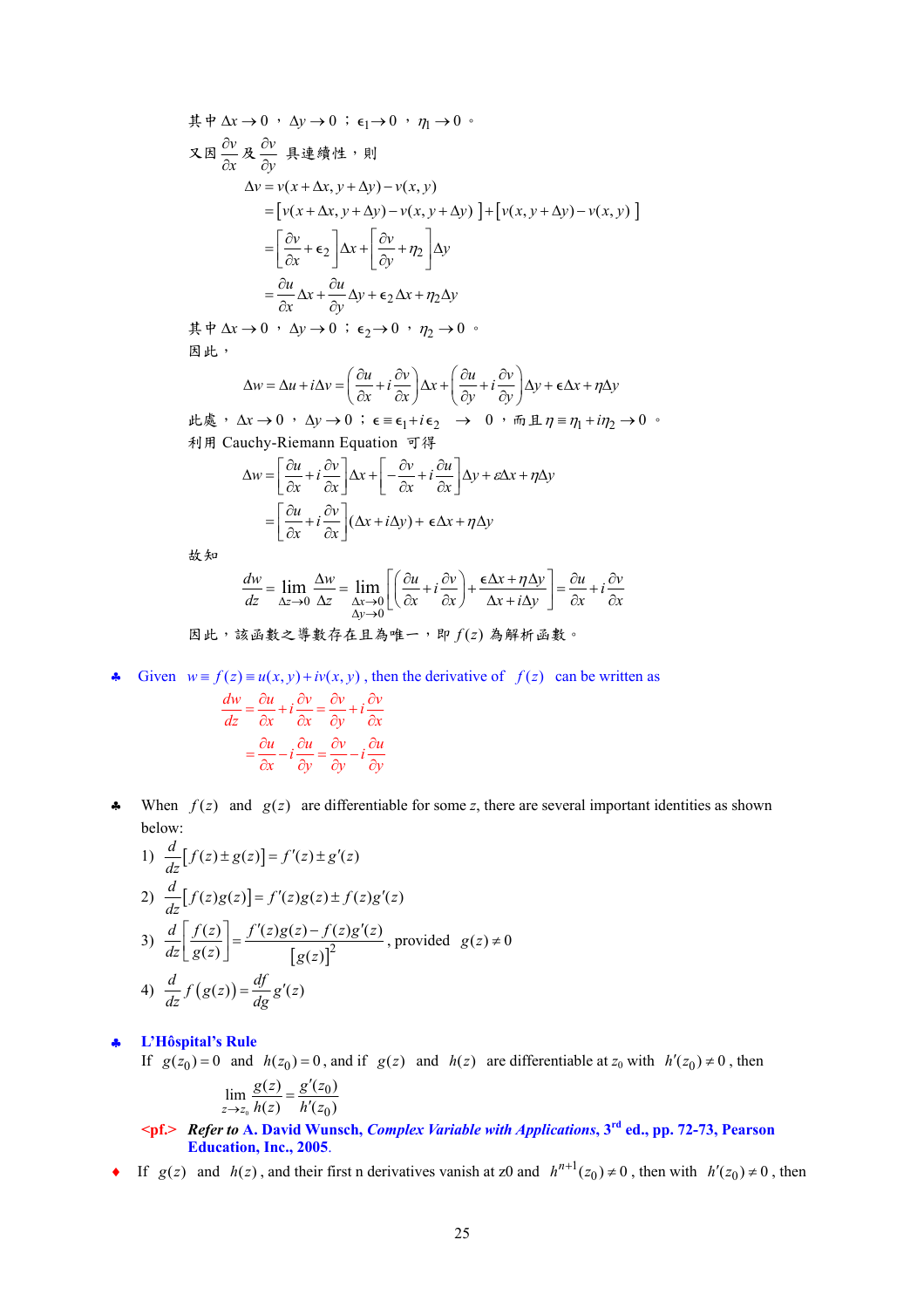$$
\lim_{z \to z_0} \frac{g(z)}{h(z)} = \frac{g^{(n+1)}(z_0)}{h^{(n+1)}(z_0)}
$$

**Example 5** Investigate the differentiability of  $f(z) = z^2 = (x + iy)^2 = x^2 - y^2 + i2xy$ . **<Sol.>** 

> Since  $u(x, y) = x^2 - y^2$ ,  $v(x, y) = 2xy$ , we have  $\frac{\partial u}{\partial x} = 2x = \frac{\partial v}{\partial y}$  $\frac{\partial v}{\partial x} = 2y = -\frac{\partial u}{\partial y}$

The  $u(x, y)$  and  $v(x, y)$  satisfy the Cauchy-Riemann equation. Hence,  $f'(z)$  exists for all z. The derivative of  $f(z)$  is

$$
f'(z) = \frac{\partial u}{\partial x} + i \frac{\partial v}{\partial x} = 2x + i2y = 2z
$$

**Example 6** Investigate the differentiability of  $f(z) = z\overline{z} = |z|^2$ . **<Sol.>**

Since 
$$
f(z) = z\overline{z} = |z|^2 = x^2 + y^2
$$
, we have  $u(x, y) = x^2 + y^2$ ,  $v(x, y) = 0$ .  
\n
$$
\frac{\partial u}{\partial x} = 2x \neq \frac{\partial v}{\partial y} = 0
$$
\n
$$
\frac{\partial u}{\partial y} = 2y \neq -\frac{\partial v}{\partial x} = 0
$$

This function of *z* possesses a derivative only for  $z = 0$ .

**Example 7** Find 
$$
\lim_{z \to 2i} \frac{z - 2i}{z^4 - 16}
$$
.  
******Sol.**** 1/(–32*i*)**

**Example 8** For what values of *z* is the function  $f(z) = x^2 + iy^2$  analytic ? **<Sol.>** 

Since 
$$
u(x, y) = x^2
$$
 and  $v(x, y) = y^2$ , we have  
\n
$$
\frac{\partial u}{\partial x} = 2x = 2y = \frac{\partial v}{\partial y}
$$
 and 
$$
\frac{\partial v}{\partial x} = 0 = -\frac{\partial u}{\partial y}
$$

Thus,  $f(z)$  is differentiable only for values of z that lie along the straight line  $x = v$ . If  $z_0$  lies on this line, any circle centered at  $z_0$  will contain points for which  $f'(z)$  does not exist. Thus,  $f(z)$  is **nowhere analytic**.



**Example 9** For what values of *z* does 3  $(z) = \frac{z^3 + 2}{z^2 + 1}$  $f(z) = \frac{z^3 + 2}{z^2 + 1}$  fail to be analytic ?  $50l$ >
For *z* satisfying  $z^2 + 1 = 0$  or  $z = \pm i$ . Thus,  $f(z)$  has singularities at + *i* and − *i*.

**H.W. 2** Find the derivative of the function  $f(z) = z^2 + \overline{z}^2 + 2\overline{z}$  whenever the derivative exists. ≺Ans.> The derivative of *f* (*z*) only exists at one point (− 1, 0), i.e.,  $f'(z)|_{(-1,0)} = -2$ .

【本題摘自:**A. David Wunsch,** *Complex Variable with Applications***, 3rd ed., Exercise 2.1, Problem 12, Pearson Education, Inc., 2005**.】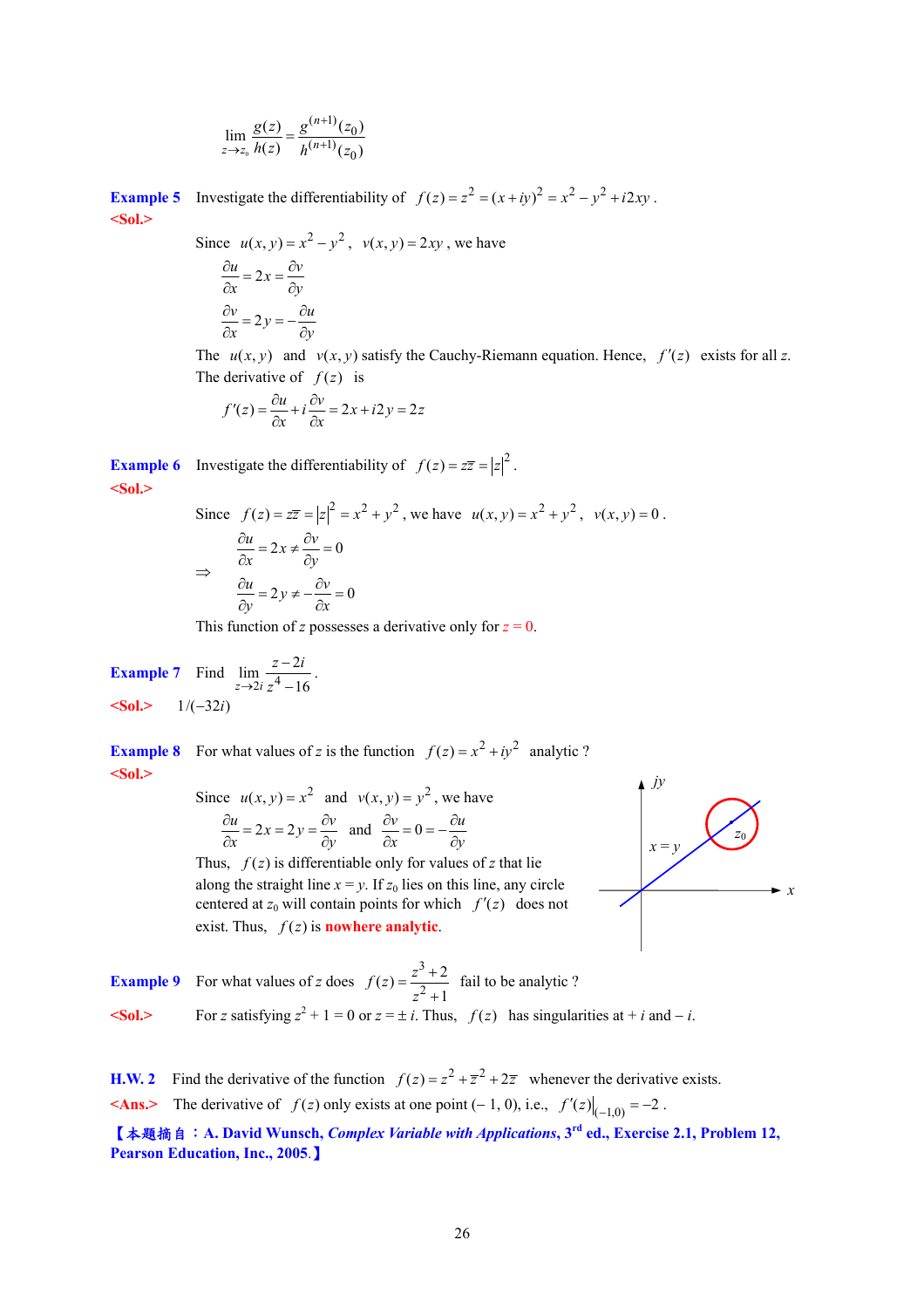H.W. 3 函數  $f(z)$  ≡  $\text{Re}(z) = x$  是否為解析函數? **<Ans.>** 否

**H.W. 4** Given an analytic function  $f(z) = u(x, y) + iv(x, y)$ , if  $u(x, y) = x^2 - y^2$ , find  $f(z) = ?$  $\leq$ **Ans.** $\geq f(z) = z^2 + K$ , where *K* is a constant.

- **H.W. 5** Given a analytic function  $f(z) = u(x, y) + iv(x, y)$ , if  $u(x, y) = e^{-x}(x \sin y y \cos y)$ , find  $f(z)$ ,  $f'(z)$ , and  $v(x, y) = ?$
- $\langle A\mathbf{n}s \rangle$   $f(z) = ie^{-z}z + K$ , where *K* is a constant;  $f'(z) = ie^{-z}(1-z)$ ;  $v(x, y) = e^{-x}(y \sin y + x \cos y) + c$ , where *c* is a constant.
- **H.W. 6** Given a analytic function  $f(z) = u(x, y) + iv(x, y)$ , show that the derivative  $f'(z)$  can be expressed as

$$
f'(z) = \frac{\partial u}{\partial x}\bigg|_{(x,y)\to(z,0)} - i\frac{\partial u}{\partial y}\bigg|_{(x,y)\to(z,0)}
$$

and

$$
f'(z) = \frac{\partial v}{\partial y}\Big|_{(x,y)\to(z,0)} + i\frac{\partial v}{\partial x}\Big|_{(x,y)\to(z,0)}
$$

【本題摘自:朱越生,工程數學,下冊,正中書局,頁次:**1387-1388**,**1972**。】

**H.W. 7** Find the derivative at  $z = \pi + 2i$  of the function  $[\sin x \cosh y + i \cos x \sinh y]^5$ .

 $\mathbf{a} \times \mathbf{Ans.}$   $f'(z)\big|_{z=\pi+2i} = 5(\sinh 2)^4(-\cosh 2)$ 

【本題摘自:**A. David Wunsch,** *Complex Variable with Applications***, 3rd ed., Exercise 2.4, Problem 7, Pearson Education, Inc., 2005**.】

## 4. 底下我們介紹一些解析函數之性質:

1) If  $f(x)$  is differentiable at every point in  $|z-z_0| < \delta$ 

$$
\implies
$$
  $f(z)$  is analytic at  $z = z_0$ 

- 2) If  $f(z)$  is analytic at every point in a domain *D*  $\Rightarrow$  *f(z)* is analytic in *D*
- 3) If  $f(z) = u(x, y) + iv(x, y)$  is analytic in *D*, then

$$
f'(z) = \frac{\partial u}{\partial x} + i \frac{\partial v}{\partial x}
$$

$$
= \frac{\partial v}{\partial y} - i \frac{\partial u}{\partial y}
$$

$$
= \frac{\partial u}{\partial x} - i \frac{\partial u}{\partial y}
$$

$$
= \frac{\partial v}{\partial y} + i \frac{\partial v}{\partial x}
$$

4) If  $f(z)$  is analytic  $\Rightarrow$   $f'(z)$ ,  $f''(z)$ ,  $f'''(z)$ ,  $f^{(n)}(z)$ ,  $\cdots$ , exist.

- 5) Laplace Equation:
	- If  $f(z) = u(x, y) + iv(x, y)$  is analytic, then

$$
\Rightarrow \frac{\partial^2 u}{\partial x^2} + \frac{\partial^2 u}{\partial y^2} = 0, \frac{\partial^2 v}{\partial x^2} + \frac{\partial^2 v}{\partial y^2} = 0
$$

 $\leq$  **pf.>** Since  $f(z)$  is analytic, hence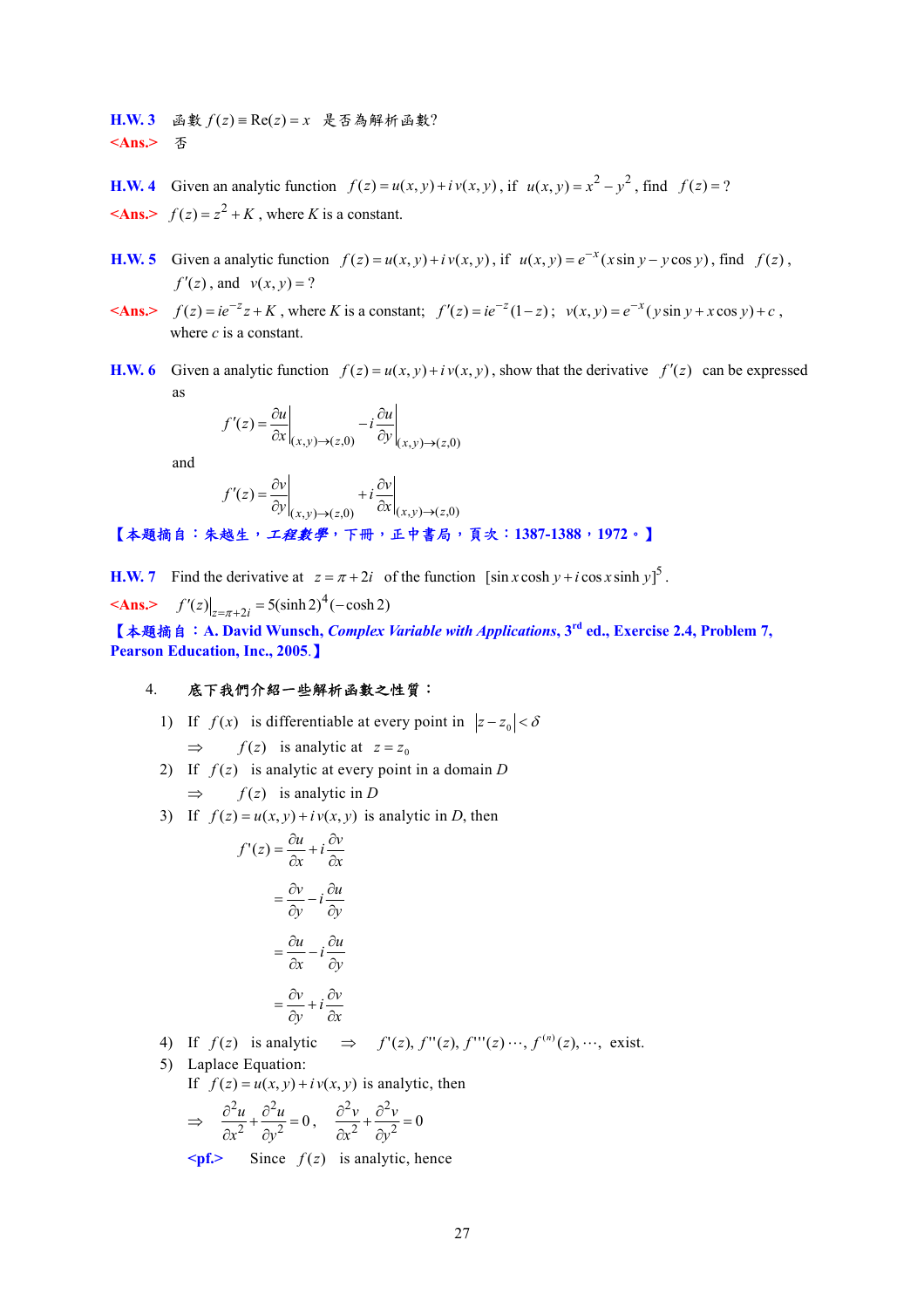$$
\frac{\partial u}{\partial x} = \frac{\partial v}{\partial y} \text{ and } \frac{\partial v}{\partial x} = -\frac{\partial u}{\partial y}
$$
  
\n
$$
\Rightarrow \frac{\partial^2 u}{\partial x^2} = \frac{\partial^2 v}{\partial x \partial y} , \frac{\partial^2 u}{\partial y^2} = -\frac{\partial^2 v}{\partial y \partial x} = -\frac{\partial^2 v}{\partial x \partial y}
$$
  
\n
$$
\Rightarrow \frac{\partial^2 u}{\partial x^2} + \frac{\partial^2 u}{\partial y^2} = 0
$$
  
\n
$$
\boxed{\frac{\partial^2 v}{\partial x^2} = -\frac{\partial^2 u}{\partial x \partial y} , \frac{\partial^2 v}{\partial y^2} = \frac{\partial^2 u}{\partial y \partial x} = \frac{\partial^2 v}{\partial x \partial y}
$$
  
\n
$$
\Rightarrow \frac{\partial^2 v}{\partial x^2} + \frac{\partial^2 v}{\partial y^2} = 0
$$
  
\n
$$
\Rightarrow \nabla^2 u = 0 \text{ and } \nabla^2 v = 0
$$

6) If an analytic function  $f(z)$  whose both real part and imaginary part have continuous second order partial derivatives at every point in the region *R* and satisfy Laplace's Equation. The function is said to be harmonic in that region. (The functions satisfying Laplace equation are called harmonic functions(諧和函數).)

因此,解析函數之實部及虛部[ $u(x, y)$  and  $v(x, y)$ ]稱為共軛諧和函數(Conjugate Harmonic Function)。

7) If  $f(z) = u(x, y) + iv(x, y)$  is analytic,

 $\Rightarrow$  *u*(*x*, *y*) and *v*(*x*, *y*) are harmonic functions

8) If  $f(z) = u(x, y) + iv(x, y)$  is analytic

 $\Rightarrow u(x, y) = c_1$ ,  $v(x, y) = c_2$  are orthogonal each other in *w*-plane

在 *z*-plane 我們稱  $u(x, y) = c_1$ ,  $v(x, y) = c_2$ 之曲線為  $z$  平面之階層曲線 (Level curves)。  $\leq$  **pf.**> Since  $f(z) = u(x, y) + iv(x, y)$  is analytic,

hence 
$$
\frac{\partial u}{\partial x} = \frac{\partial v}{\partial y}
$$
 and  $\frac{\partial v}{\partial x} = -\frac{\partial u}{\partial y}$   
\n $\Rightarrow$   $\frac{\partial u}{\partial x} = \frac{dv}{dx}$  and  $\frac{\partial v}{\partial x} = -\frac{\partial u}{\partial y}$   
\n $m_1 = \frac{dy}{dx}\Big|_{u=c_1}$   
\n $= -\frac{\frac{\partial u}{\partial x}}{\frac{\partial v}{\partial y}}$   
\n $\Rightarrow m_2 = \frac{dy}{dx}\Big|_{v=c_2}$   
\n $= -\frac{\frac{\partial v}{\partial x}}{\frac{\partial v}{\partial y}}$ 

因此

$$
m_1 \cdot m_2 = \left[ -\frac{\frac{\partial u}{\partial x}}{\frac{\partial v}{\partial y}} \right] \left[ -\frac{\frac{\partial v}{\partial x}}{\frac{\partial v}{\partial y}} \right] = -1
$$

Thus,  $u(x, y) = c_1$ ,  $v(x, y) = c_2$  are orthogonal each other.

**Example 10** Consider the function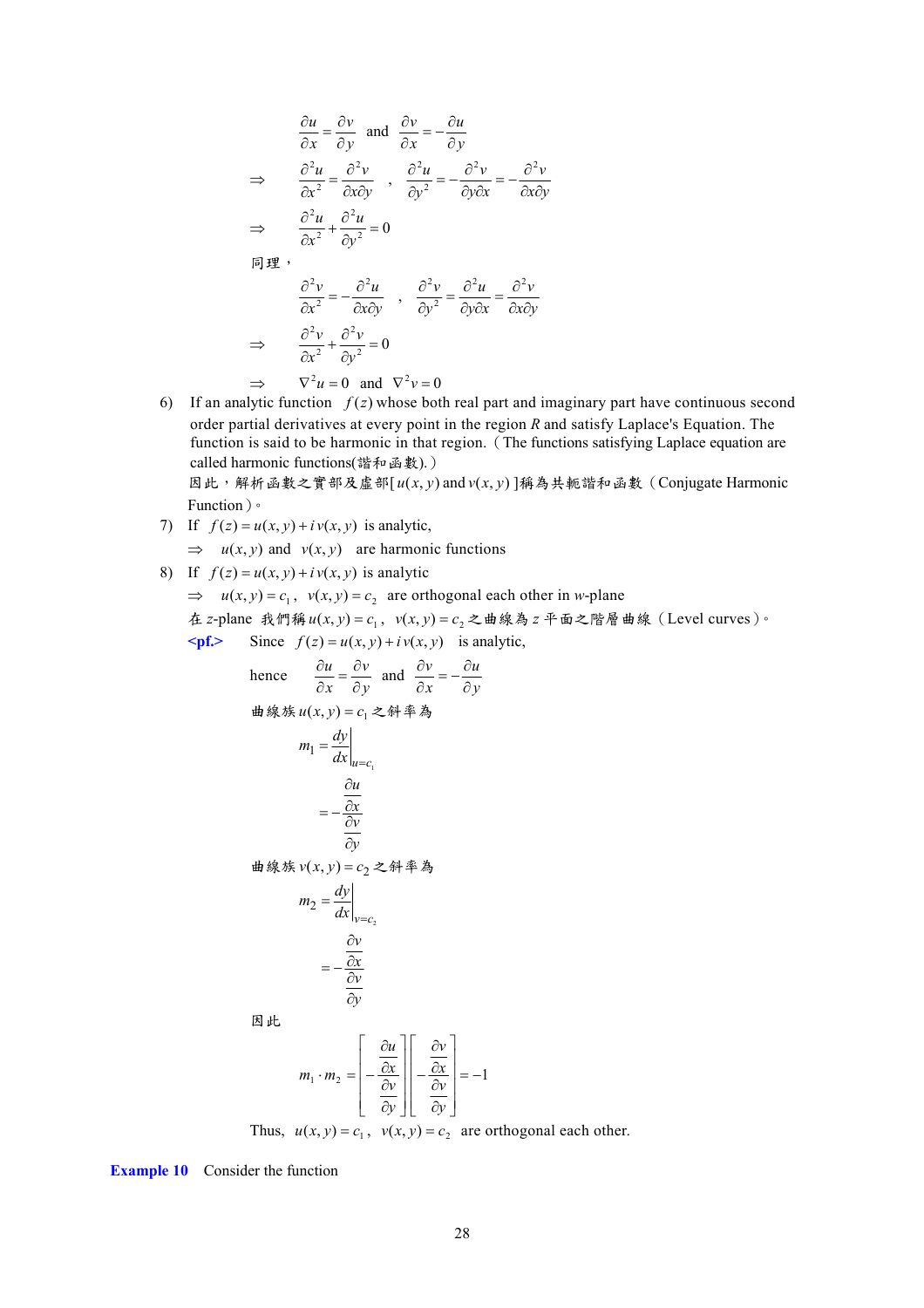$$
f(z) = \frac{1}{2} \ln \left( x^2 + y^2 \right) + i \arg(z)
$$

where we use the principal value of  $\arg(z)$ . Thus,  $-\pi < \arg(z) \leq \pi$ . Show that this function satisfies the Cauchy-Riemann equations in any domain not containing the origin and/or points on the negative axis (where  $arg(z)$  is discontinuous), and that the above property holds for this function.

 $\leq p$ **f.>** Let  $u(x, y) = \frac{1}{2} \ln (x^2 + y^2)$  and  $v(x, y) = \arg(z) = \tan^{-1}(y/x) = \cot^{-1}(x/y)$ . The multivalued

functions  $\tan^{-1}(y/x)$  and  $\cot^{-1}(x/y)$  are evaluated so that *v* will be the principal value of  $arg(z)$ .

When  $x = 0$  we employ  $\cot^{-1}(x / y)$ ; while when  $x = 0$  we employ  $\tan^{-1}(y / x)$ . Differentiating both *u* and *v*, we observe that the Cauchy-Riemann equations are satisfied. That is,

$$
\frac{\partial u}{\partial x} = \frac{x}{x^2 + y^2} = \frac{\partial v}{\partial y} \text{ and } \frac{\partial u}{\partial y} = \frac{y}{x^2 + y^2} = -\frac{\partial v}{\partial x}
$$

Loci along which *u* is constant are merely circles, i.e.,  $u(x, y) = constant \implies x^2 + y^2 = C$ . The curves along which *v* is constant are merely rays extending outward from origin of the *z*-plane, i.e.,  $c(x, y) = constant \implies x/y = K$ . These families of curves of the above-mentioned forms are shown in the following figure. The orthogonality of the intersections should be apparent.



9) If  $f(z) = u(x, y) + iv(x, y)$  is analytic  $\Rightarrow$  The derivative of  $f(z)$  is independent of  $\overline{z}$ . **<pf.>** Let *z* = *x* + *i y*

Let 
$$
z = x + iy
$$
  
\nthen  $\overline{z} = x - iy$   
\nThus,  $x = \frac{z + \overline{z}}{2}$ ,  $y = \frac{z - \overline{z}}{2i}$   
\nso,  $\frac{\partial f(z)}{\partial \overline{z}} = \frac{\partial u(x, y)}{\partial \overline{z}} + i \frac{\partial v(x, y)}{\partial \overline{z}}$   
\n
$$
= \left[ \frac{\partial u}{\partial x} \frac{\partial x}{\partial \overline{z}} + \frac{\partial u}{\partial y} \frac{\partial y}{\partial \overline{z}} \right] + i \left[ \frac{\partial v}{\partial x} \frac{\partial x}{\partial \overline{z}} + \frac{\partial v}{\partial y} \frac{\partial y}{\partial \overline{z}} \right]
$$
  
\n
$$
= \left[ \frac{1}{2} \frac{\partial u}{\partial x} - \frac{i}{2} \frac{\partial u}{\partial y} \right] + i \left[ \frac{1}{2} \frac{\partial v}{\partial x} - \frac{i}{2} \frac{\partial v}{\partial \overline{z}} \right]
$$
  
\n
$$
= \frac{1}{2} \frac{\partial u}{\partial x} - \frac{i}{2} \frac{\partial v}{\partial x} + \frac{i}{2} \frac{\partial v}{\partial x} - \frac{1}{2} \frac{\partial u}{\partial x} = 0
$$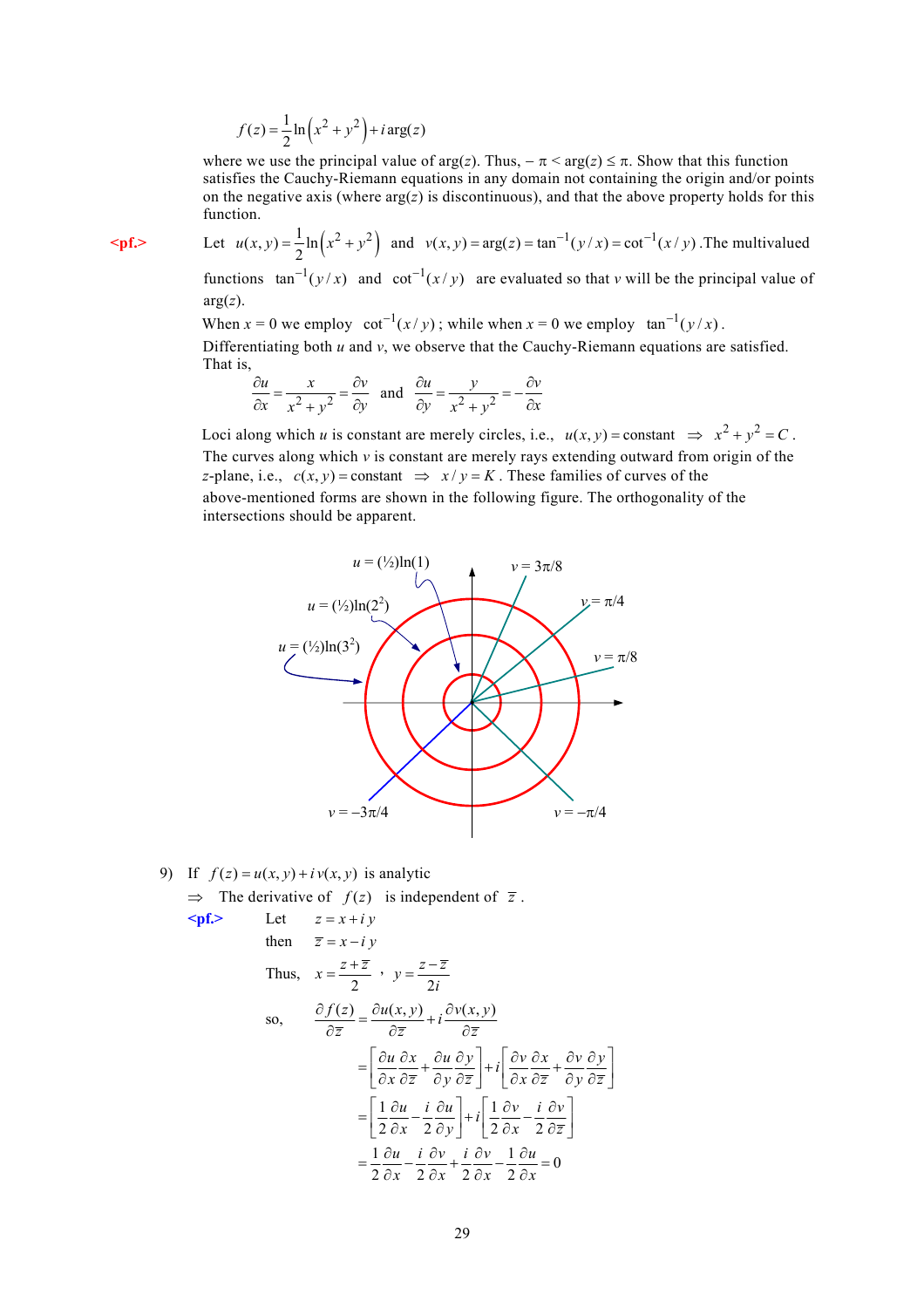(Since 
$$
f(z) = u(x, y) + iv(x, y)
$$
 is analytic,  $\Rightarrow \frac{\partial u}{\partial x} = \frac{\partial v}{\partial y}$  and  $\frac{\partial v}{\partial x} = -\frac{\partial u}{\partial y}$ .)

 $\Rightarrow$  The derivative of  $f(z)$  is independent of  $\overline{z}$ .

10) If  $u(x, y)$  is a harmonic function and  $f(z) = u(x, y) + iv(x, y)$  is analytic, then the  $v(x, y)$  is called the conjugate harmonic-function of  $u(x, y)$ , vice versus.

For example If  $u(x, y) = x^2 - y^2 + 2x$ , find the conjugated harmonic function of  $v(x, y)$ .

 $\leq$ **Sol.>** Let *v*(*x*, *y*) be the conjugate harmonic function of *u*(*x*, *y*)

$$
\Rightarrow f(z) = u(x, y) + iv(x, y) \text{ is analytic}
$$
  

$$
\Rightarrow \frac{\partial u}{\partial x} = \frac{\partial v}{\partial y} \text{ and } \frac{\partial v}{\partial x} = -\frac{\partial u}{\partial y}
$$

Hence,

$$
\frac{\partial v}{\partial y} = \frac{\partial u}{\partial x} = 2x + 2
$$
  
\n
$$
\Rightarrow v(x, y) = 2xy + 2y + \varphi(x)
$$
  
\nand

$$
\frac{\partial v}{\partial x} = \partial y + \varphi'(x) = -\frac{\partial u}{\partial y} = 2y
$$

Thus, we see that  $\varphi'(x) = 0 \implies \varphi(x) = c$ . Then, we obtained that

 $v(x, y) = 2xy + 2y + c$ 

where *c* is a constant.

\* ⇒ *f* (*z*) = *u*(*x*, *y*) + *i v*(*x*, *y*) *z z ic x y i xy x i y ic x y x i xy y c* = + + = − + + + + = − + + + + 2 [ 2 ] 2[ ] [ 2 ] [2 2 ] 2 2 2 2 2 故知解析函數 *f* (*z*) 只含 *z*,而沒 *z* 之成份。

11) If  $f(z) = u(x, y) + iv(x, y)$  is analytic,

$$
\Rightarrow \quad \frac{\partial u}{\partial x} = \frac{\partial v}{\partial y} \text{ and } \frac{\partial v}{\partial x} = -\frac{\partial u}{\partial y}
$$

Let the functions  $u$ ,  $v$  be in terms of polar form of  $(r, \theta)$  such that

$$
x = r\cos\theta \,, \ \ y = r\sin\theta
$$

$$
\Rightarrow \quad \frac{\partial u}{\partial r} = \frac{1}{r} \frac{\partial v}{\partial \theta} \quad \text{and} \quad \frac{\partial v}{\partial r} = -\frac{1}{r} \frac{\partial u}{\partial \theta}
$$

【本題摘自:**A. David Wunsch,** *Complex Variable with Applications***, 3rd ed., Exercise 2.4, Problem 23, Pearson Education, Inc., 2005**.】

**<pf.>** 由偏微分方程式之連鎖律,知 *r y y u r x x u r u* ∂ ∂ ∂ ∂ + ∂ ∂ ∂ <sup>∂</sup> <sup>=</sup> <sup>∂</sup> ∂ <sup>θ</sup> <sup>θ</sup> <sup>ϕ</sup> cos sin *y u x* ∂ ∂ + ∂ ∂ = [ sin ] [ ] *r r coos* θ θ [ sin ] [ cos ] *u u r r y y* θ θ ∂ ∂ = + ∂ ∂*v vx vy x y v u x y* θθθ ∂ ∂∂ ∂∂ = + ∂ ∂∂ ∂∂ ∂ ∂ =− + ∂ ∂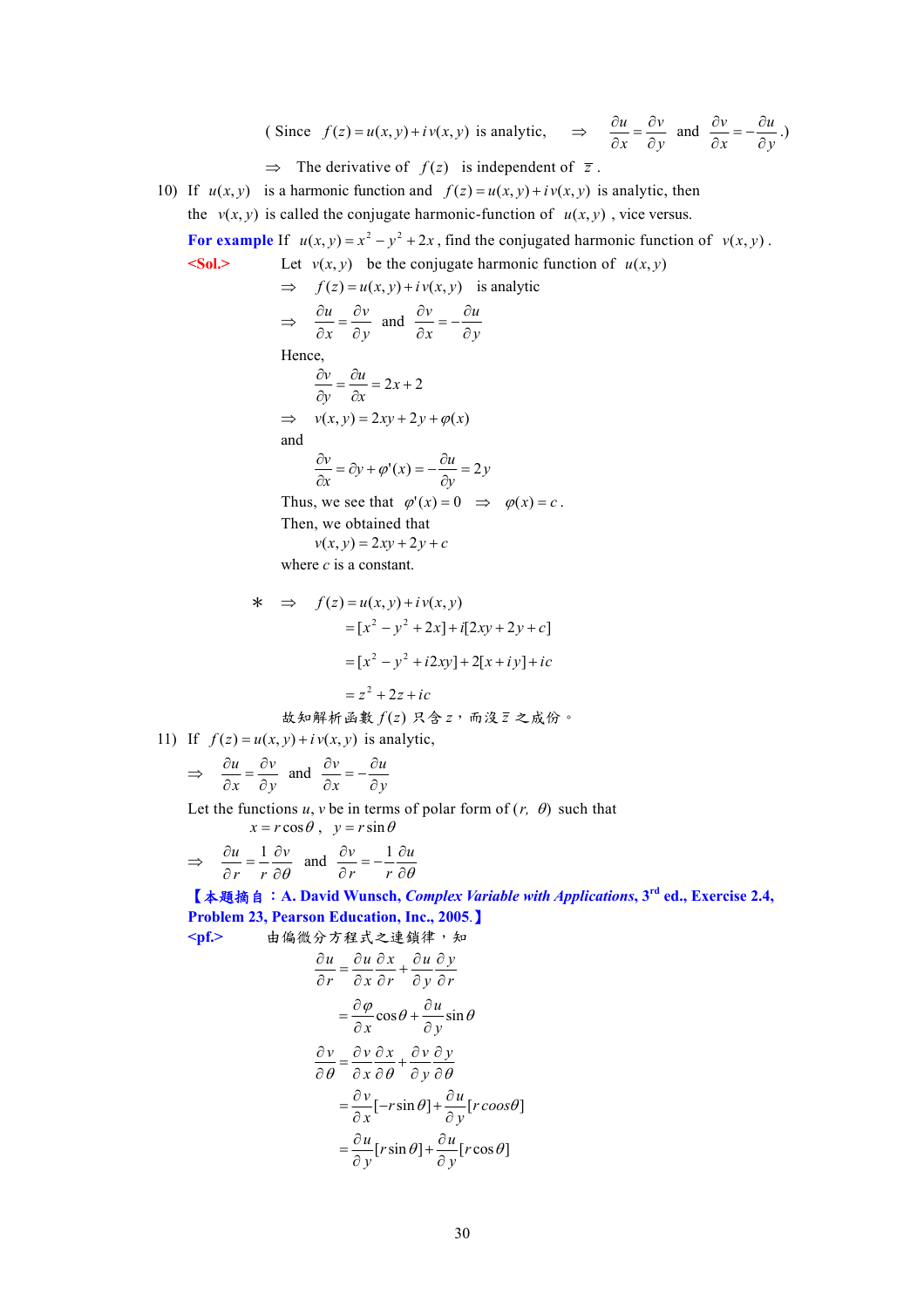$$
\frac{\partial u}{\partial r} = \frac{1}{r} \frac{\partial v}{\partial \theta}
$$
\n
$$
\frac{\partial v}{\partial r} = \frac{\partial v}{\partial x} \frac{\partial x}{\partial r} + \frac{\partial v}{\partial y} \frac{\partial y}{\partial r}
$$
\n
$$
= \frac{\partial v}{\partial x} \cos \theta + \frac{\partial v}{\partial y} \sin \theta
$$
\n
$$
\frac{\partial u}{\partial \theta} = \frac{\partial u}{\partial x} \frac{\partial x}{\partial \theta} + \frac{\partial u}{\partial y} \frac{\partial y}{\partial \theta}
$$
\n
$$
= \frac{\partial u}{\partial x} [\cos \theta + \frac{\partial u}{\partial y} \sin \theta]
$$
\n
$$
= \frac{\partial v}{\partial x} [\sin \theta] + \frac{\partial u}{\partial y} [\cos \theta]
$$
\n
$$
= \frac{\partial v}{\partial y} [\sin \theta] + \frac{\partial v}{\partial y} [-r \cos \theta]
$$
\n
$$
\Rightarrow \frac{\partial v}{\partial r} = -\frac{1}{r} \frac{\partial u}{\partial \theta}
$$
\n12) If  $w = f(z) = u(x, y) + iv(x, y)$  is analytic, and let  $x = r \cos \theta$ ,  $y = r \sin \theta$ , then\n
$$
\frac{dv}{dz} = [\cos \theta - i \sin \theta] \frac{\partial w}{\partial \theta}
$$
\n
$$
\Rightarrow \frac{dv}{\cos x} = \frac{\partial v}{\partial y} \text{ and } \frac{\partial v}{\partial x} = -\frac{\partial u}{\partial y}
$$
\n
$$
\Rightarrow \frac{\partial u}{\partial x} = \frac{\partial u}{\partial y} \text{ and } \frac{\partial v}{\partial x} = -\frac{\partial u}{\partial y}
$$
\n
$$
\Rightarrow \frac{\partial v}{\partial x} = \frac{\partial u}{\partial x} + i \frac{\partial v}{\partial y}
$$
\n
$$
\frac{d^2v}{dx^2} = \frac{\partial u}{\partial x} + i \frac{\partial v}{\partial y}
$$
\n
$$
= \left[\frac{\partial u}{\partial x} \frac{\partial x}{\partial r} + \frac{\partial u}{\partial y} \frac{\partial y}{\partial r}\right] + i \left[\frac{\partial v}{\partial x} \frac{\partial x}{\partial r} + \frac{\partial v}{\partial y} \frac{\partial y}{\partial r}\right]
$$
\n<math display="</math>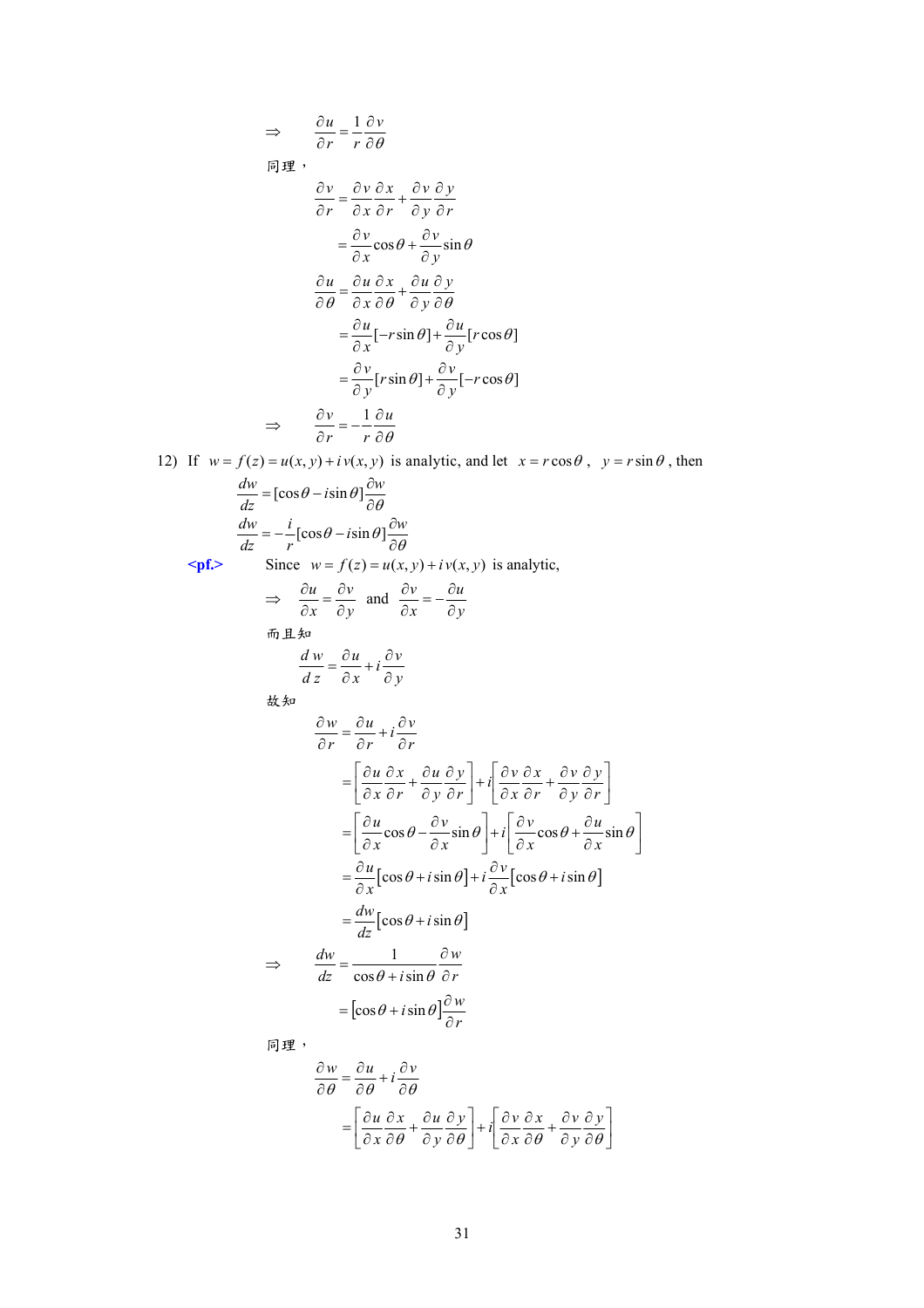$$
= \left[\frac{\partial u}{\partial x}(-r\sin\theta) + \frac{\partial u}{\partial y}(r\cos\theta)\right] + i\left[\frac{\partial v}{\partial x}(-r\sin\theta) + \frac{\partial v}{\partial x}(r\cos\theta)\right]
$$
  
\n
$$
= (-r\sin\theta)\left[\frac{\partial u}{\partial x} + i\frac{\partial v}{\partial x}\right] + (r\cos\theta)\left[\frac{\partial u}{\partial y} + i\frac{\partial v}{\partial y}\right]
$$
  
\n
$$
= (-r\sin\theta)\left[\frac{\partial u}{\partial x} + i\frac{\partial v}{\partial x}\right] + (ir\cos\theta)\left[\frac{\partial u}{\partial x} + i\frac{\partial v}{\partial x}\right]
$$
  
\n
$$
= \left[\frac{\partial u}{\partial x} + i\frac{\partial v}{\partial x}\right] [-r\sin\theta + ir\cos\theta]
$$
  
\n
$$
= \left[\frac{\partial u}{\partial x} + i\frac{\partial v}{\partial x}\right] [ri(\cos\theta - i\sin\theta)]
$$
  
\n
$$
\Rightarrow \frac{dw}{dz} = \frac{1}{ri}\frac{1}{\cos\theta + i\sin\theta}\frac{\partial w}{\partial \theta}
$$
  
\n
$$
= -\frac{i}{r}(\cos\theta - i\sin\theta)\frac{\partial w}{\partial \theta}
$$

13) If  $f(z) = u(x, y) + iv(x, y)$  is analytic,

$$
\Rightarrow |f'(z)|^2 = \frac{\partial(u, v)}{\partial(x, y)} = \frac{\partial u}{\partial x} \frac{\partial v}{\partial y} - \frac{\partial v}{\partial x} \frac{\partial u}{\partial y}
$$

$$
= \begin{vmatrix} \frac{\partial u}{\partial x} & \frac{\partial v}{\partial x} \\ \frac{\partial u}{\partial y} & \frac{\partial v}{\partial y} \end{vmatrix}
$$

 $\leq$  **pf.**> Since  $f(z) = u(x, y) + i v(x, y)$  is analytic, then

$$
f'(z) = \frac{\partial u}{\partial x} + i \frac{\partial v}{\partial x}
$$
  
and  $\frac{\partial u}{\partial x} = \frac{\partial v}{\partial y}$  and  $\frac{\partial v}{\partial x} = -\frac{\partial u}{\partial y}$ 

Hence,

$$
|f'(z)|^2 = \left(\frac{\partial u}{\partial x}\right)^2 + \left(\frac{\partial v}{\partial x}\right)^2
$$
  

$$
= \frac{\partial u}{\partial x}\frac{\partial v}{\partial y} - \frac{\partial v}{\partial x}\frac{\partial u}{\partial y} = \begin{vmatrix} \frac{\partial u}{\partial x} & \frac{\partial v}{\partial x} \\ \frac{\partial u}{\partial y} & \frac{\partial v}{\partial y} \end{vmatrix}
$$
  

$$
= \frac{\partial (u, v)}{\partial (x, y)}
$$

5. Let  $u = u(x, y)$  be a harmonic function in a domain. *D* which does not include the point  $z = 0$ . Show that the Laplace equation in polar form coordinates is given in *D* by

$$
\Rightarrow \qquad \frac{\partial^2 u}{\partial x^2} + \frac{\partial^2 u}{\partial y^2} = \frac{\partial}{\partial r} (r \frac{\partial u}{\partial r}) + \frac{1}{r} \frac{\partial^2 u}{\partial \theta^2} = 0
$$

【本題摘自:**A. David Wunsch,** *Complex Variable with Applications***, 3rd ed., Exercise 2.5, Problem 20, Pearson Education, Inc., 2005**.】

 $\leq$  **pf.**> Let  $f(z) = u(x, y) + i v(x, y)$  be an analytic function,

$$
\Rightarrow \qquad \frac{\partial u}{\partial x} = \frac{\partial v}{\partial y} \qquad \frac{\partial v}{\partial x} = -\frac{\partial u}{\partial y}
$$

And then we prove that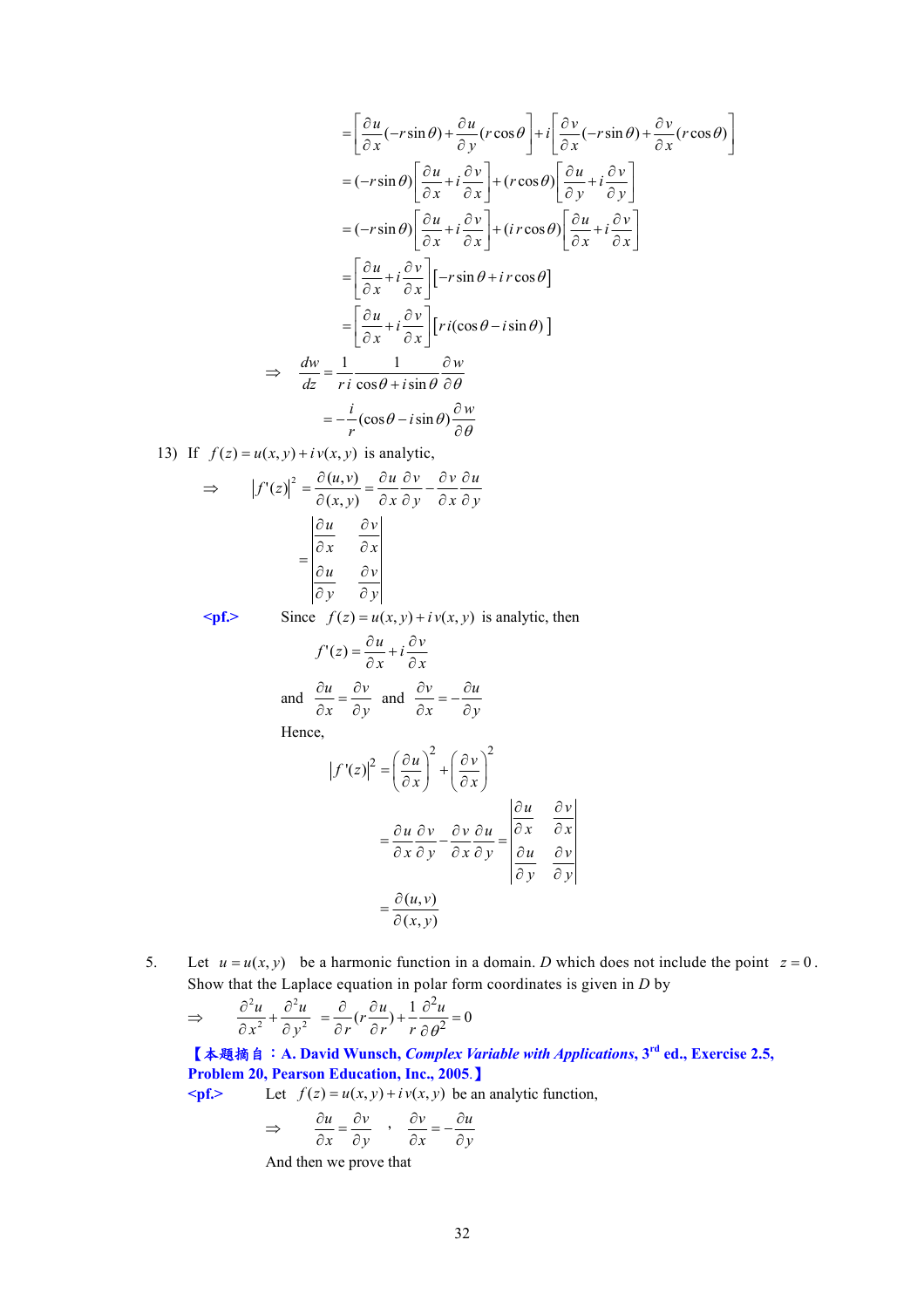$$
\frac{\partial^2 u}{\partial x^2} + \frac{\partial^2 u}{\partial y^2} = 0
$$
  
Let  $x = r \cos \theta$ ,  $y = r \sin \theta$   

$$
\Rightarrow \frac{\partial u}{\partial r} = \frac{1}{r} \frac{\partial v}{\partial \theta}
$$

$$
\frac{\partial v}{\partial r} = -\frac{1}{r} \frac{\partial u}{\partial \theta}
$$
Hence,
$$
\frac{\partial u}{\partial \theta} = -r \frac{\partial v}{\partial r}
$$

$$
\Rightarrow \qquad \frac{\partial^2 u}{\partial \theta^2} = -r \frac{\partial^2 v}{\partial \theta \partial r} = -r \frac{\partial^2 v}{\partial r \partial \theta}
$$

所以,

$$
\frac{\partial}{\partial r} \left( r \frac{\partial u}{\partial r} \right) + \frac{1}{r} \frac{\partial^2 u}{\partial \theta^2}
$$
\n
$$
= \frac{\partial}{\partial r} \left( \frac{\partial v}{\partial \theta} \right) + \frac{1}{r} \left( -r \frac{\partial^2 v}{\partial r \partial \theta} \right)
$$
\n
$$
= \frac{\partial^2 v}{\partial r \partial \theta} - \frac{\partial^2 v}{\partial r \partial \theta} = 0
$$

**H.W. 8** Refer to the above discussion. (a) Show that  $u(r, \theta) = r^2 \cos 2\theta$  is a harmonic function. (b) Find  $v(r, \theta)$ , the harmonic conjugate of  $u(r, \theta)$ , and show that it too satisfies Laplace's equation everywhere.

【本題摘自:**A. David Wunsch,** *Complex Variable with Applications***, 3rd ed., Exercise 2.5, Problem 20, Pearson Education, Inc., 2005**.】

#### **§2-3 Some Physical Applications of harmonic Functions**

#### 1. **Electrostatics**

1) Basic parameters:

 $\mathbf{F} \equiv$  Coulomb force vector;  $\mathbf{D} \equiv$  electric flux density vector;  $\mathbf{E} \equiv$  electric field vector;  $\epsilon$  ≡ permittivity;  $q_0$  ≡ charge;  $\phi$  ≡ electrostatic potential

2) Basic relationships:  $\mathbf{F} = q_0 \frac{\mathbf{D}}{2}$ Coulomb force law);  $\mathbf{D} = \epsilon \mathbf{E}$  (Constitution relation);

$$
\mathbf{F} = q_0 \mathbf{E}
$$
 or  $\mathbf{F}/q_0 = \mathbf{E}$  (Electrostatic force);  $\mathbf{E} = -\nabla \phi$   
\n $\Rightarrow$   $\mathbf{D} = -\epsilon \nabla \phi$ 

3) System description:

The electric charges involved in the creation of the electric flux are assumed to exist along lines, or cylinders, of infinite extent that lie perpendicular to the *xy*-plane (assume to be ζ-axis).

- ⇒ The electric flux density vector **D** is parallel to the *xy*-plane.
- $\Rightarrow$  Scalar component of **D**:  $D_x = D_x(x, y)$  and  $D_y = D_y(x, y)$

(A)

a) The electric flux density related to electric potential  $\phi(x, y)$ :

$$
D_x = -\epsilon \frac{d\phi}{dx}
$$

$$
D_y = -\epsilon \frac{d\phi}{dy}
$$

b) Since  $D_x = \epsilon E_x$  and  $D_y = \epsilon E_y$ , we have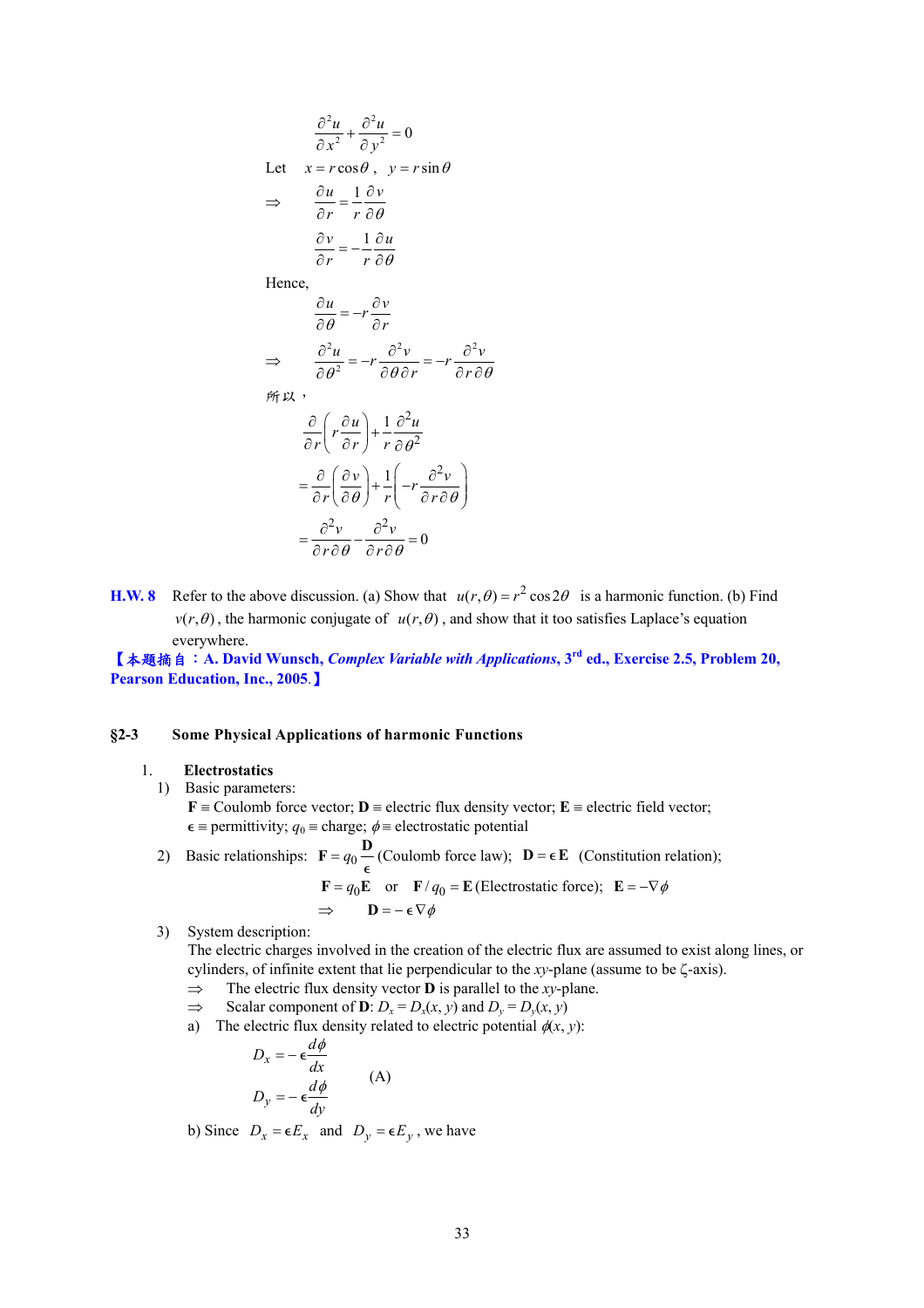$$
E_x = -\frac{d\phi}{dx}
$$
  
\n
$$
E_y = -\frac{d\phi}{dy}
$$
 (B)

- ♣ *At any point in space where there is no electric charge, the electric flux density vector satisfies the same conservation equation (B) as does the heat flux density vector.*
	- 4) The electrostatic potential is a harmonic function in any charge-free region:

$$
\frac{d^2\phi}{dx^2} + \frac{d^2\phi}{dy^2} = 0
$$

- 5) Define a complex electrostatic potential:  $\Phi = \phi + i\psi$ , whose real part is the actual electrostatic potential. The imaginary part is called the *stream function*.
	- $\Rightarrow$  The electric flux density vector is tangent to the streamlines generated from  $\psi$ .
- 6) The electric flux density **D** and electric field vector **E** are the vectors corresponding to the following complex functions:

$$
d(z) = D_x(x, y) + iD_y(x, y)
$$

$$
e(z) = E_x(x, y) + iE_y(x, y)
$$

These are called the *complex electric flux density* and the *complex electric field*, respectively, and they satisfy

$$
d(z) = -\epsilon \overline{\left(\frac{d\Phi}{dz}\right)} \text{ and } e(z) = -\overline{\left(\frac{d\Phi}{dz}\right)}
$$

**Example 1** A complex potential is of the form

 $\phi(x, y) = \text{Re}(Az + B)$ , where *A* and *B* are real numbers.

Discuss its associated equipotentials, streamlines, and flux density in terms of electrostatics, heat conduction, and fluid flow.

### **<Sol.>**

- 1) Potential function:
- $\phi(x, y) = \text{Re}(Az + B) = Ax + B$  (1) 2) Stream function:
	- $\psi(x, y) = \text{Im}(Az + B) = Ay$

The equipotentials (or isotherm) are the surfaces on which  $\phi(x, y)$  assumes fixed values.  $\Rightarrow$  Figure shown below:



3) Complex electric flux density:

$$
d = -\epsilon \frac{d}{dz} (Az + B) = -\epsilon A = D_x + iD_y
$$
  
\n
$$
\Rightarrow D_x = -\epsilon A, D_y = 0
$$

The electric flux density vector is parallel to the *x*-axis.

• If  $\Phi(z)$  is the complex temperature, then the isotherms are the equipotentials in the above figure. The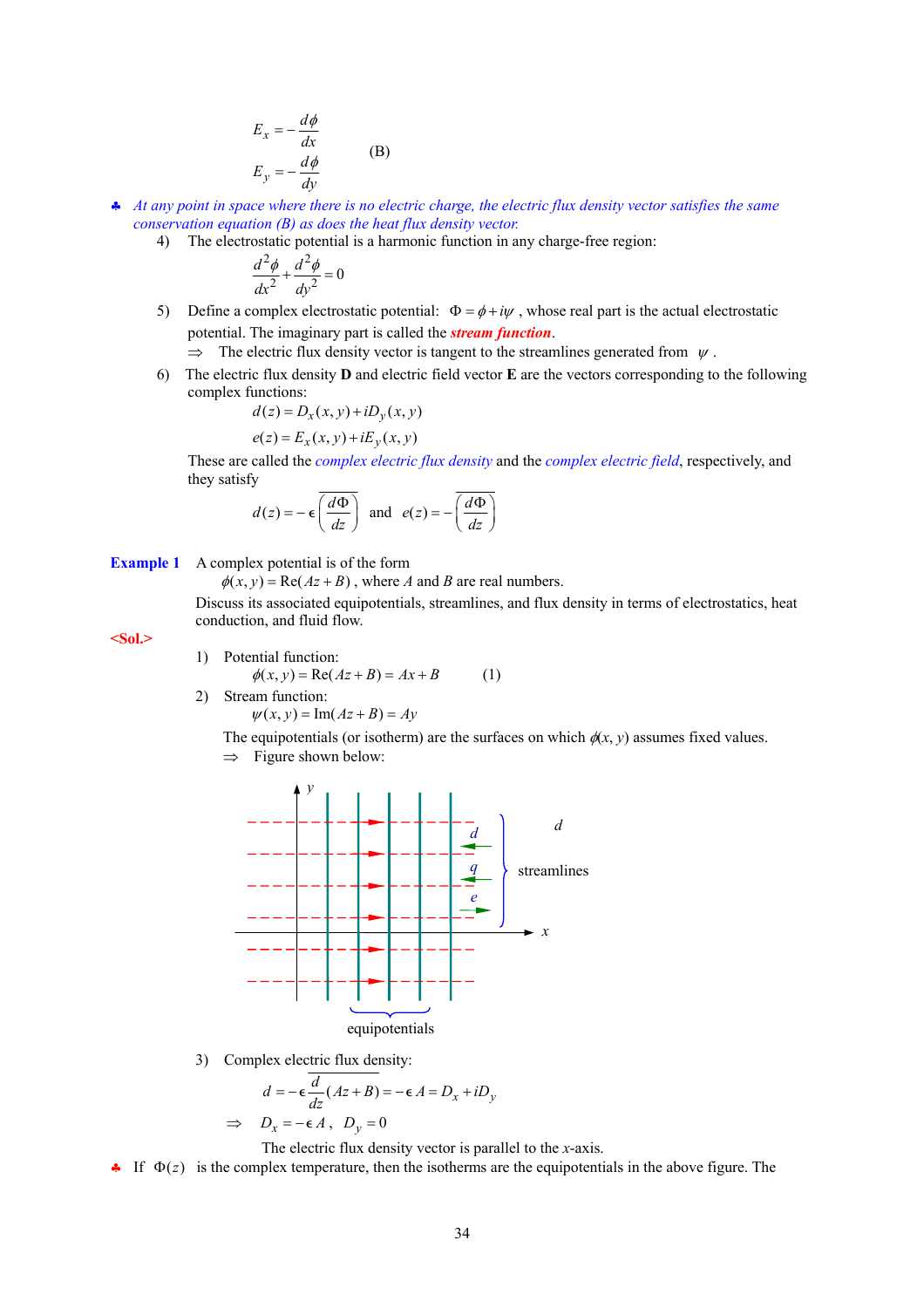complex heat flux density is

$$
q = -k \frac{d}{dz} (Az + B) = -k A = Q_x + iQ_y
$$

which implies that  $Q_x = -kA$  and  $Q_y = 0$ .

• If  $\Phi(z)$  describes fluid flow, the fluid velocity is

$$
V_x + iV_y = \frac{d}{dz}(Az + B) = A
$$

which implies that  $V_x = A$  and  $V_y = 0$ .

- **H.W. 1** Suppose that  $\Phi(z) = e^x \cos y + ie^x \sin y$  represents the complex potential, in volts, for some electrostatic configuration.
	- (a) Use the complex potential to find the complex electric field at  $x = 1$ ,  $y = 1/2$  (meter).
	- (b) Obtain the complex electric field at the same point by first finding and using the electrostatic potential  $\phi(x, y)$ .
	- (c) Assuming the configuration lies within a vacuum, find the components Dx and Dy of the electric flux density vector at  $x = 1$ ,  $y = 1/2$ . In m.k.s uints,  $\epsilon = 8.85 \times 10^{-12}$  for vacuum.
	- (d) What is the value of  $\phi$  at  $x = 1$ ,  $y = 1/2$  ? Using MATLAB, plot the equipotential surface passing through this point.
	- (e) What is the value of  $\psi$  at  $x = 1$ ,  $y = 1/2$ ? Using MATLAB, plot the streamline surface passing through this point.

【本題摘自:**A. David Wunsch,** *Complex Variable with Applications***, 3rd ed., Exercise 2.6, Problem 3, Pearson Education, Inc., 2005**.】

**<Ans.>** 

(a) Since 
$$
\Phi(z) = e^x \cos y + i e^x \sin y
$$

$$
\Rightarrow \frac{d\Phi(z)}{dz} = \frac{\partial \phi}{\partial x} + i \frac{\partial \psi}{\partial y} = e^x \cos y + ie^x \sin y
$$

$$
\Rightarrow e = -\frac{\overline{d\Phi(z)}}{dz} = -\left[e^x \cos y - ie^x \sin y\right]
$$

Thus, we have

$$
e|_{(1,1/2)} = -\left[e^x \cos y - ie^x \sin y\right]_{(1,1/2)} = -\left[e^x \cos(1/2) - ie^x \sin(1/2)\right]
$$

$$
= E_x + iE_y = -2.39 + i1.30
$$

(b) Since  $\phi(x, y) = e^x \cos y$ , we have

$$
E_x\Big|_{(1,1/2)} = -\frac{\partial \phi}{\partial x}\Big|_{(1,1/2)} = \left(-e^x \cos y\right)\Big|_{(1,1/2)} = -e^1 \cos(1/2)
$$
  

$$
E_y\Big|_{(1,1/2)} = -\frac{\partial \phi}{\partial y}\Big|_{(1,1/2)} = \left(e^x \sin y\right)\Big|_{(1,1/2)} = e^1 \sin(1/2)
$$

Thus, the complex electric field is

 $\Phi = E_x + iE_y = -\left(e^1 \cos(1/2) - ie^1 \sin(1/2)\right)$  as in part (a).

(c) Since  $D_x = \epsilon E_x$  and  $D_y = \epsilon E_y$ , we have

$$
D_x = -8.85 \times 10^{-12} e^1 \cos(1/2) \text{ and } D_y = -8.85 \times 10^{-12} e^1 \sin(1/2)
$$
  
\n
$$
\Rightarrow D_x = -21 \times 10^{-12} \text{ and } D_y = 11.5 \times 10^{-12}
$$

(d)

♣ **MATLAB command:** 

 $k=[1/2 1];$ % for H.W. 2